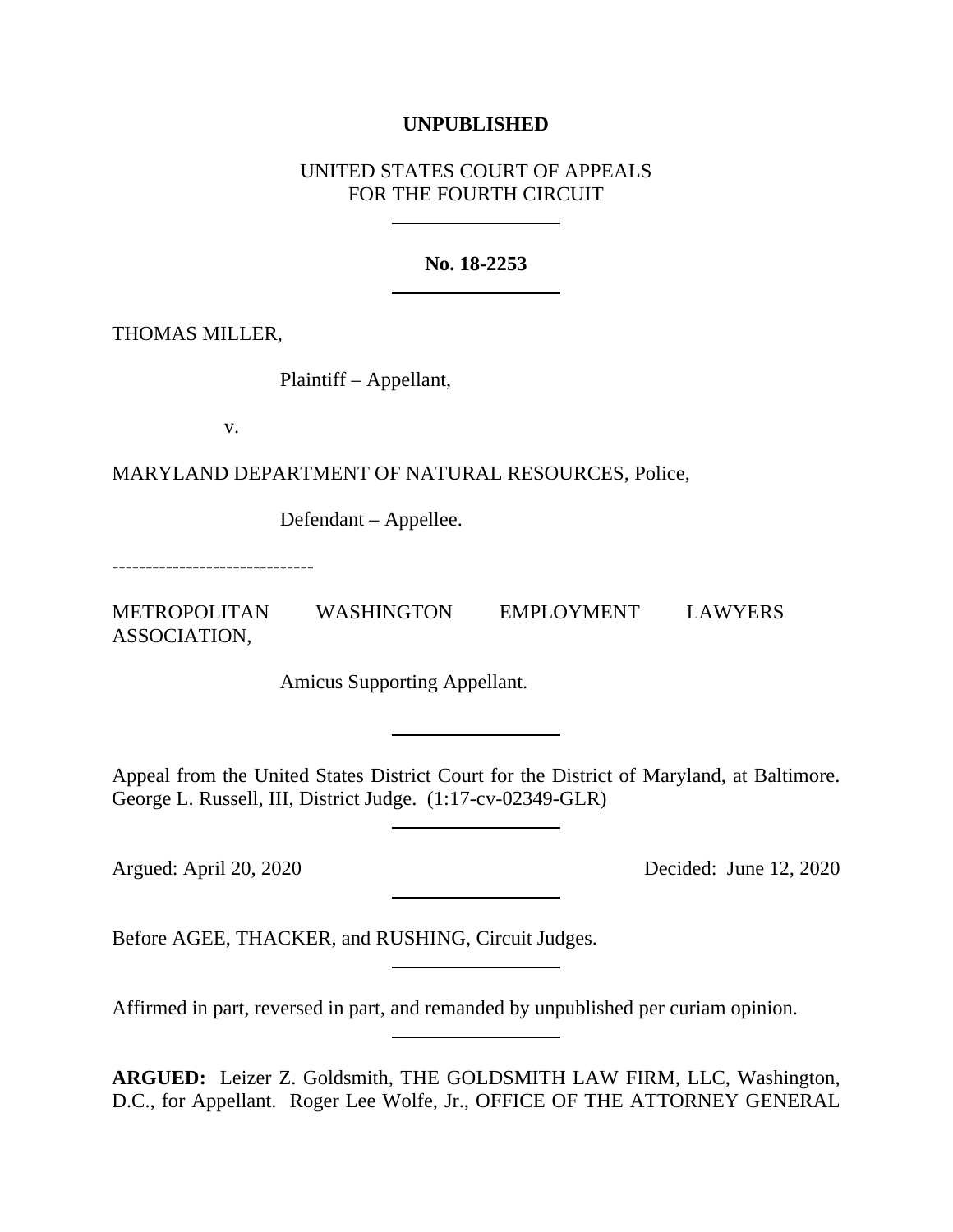OF MARYLAND, Annapolis, Maryland, for Appellee. **ON BRIEF:** Brian E. Frosh, Attorney General, OFFICE OF THE ATTORNEY GENERAL OF MARYLAND, Baltimore, Maryland, for Appellee. Rosa M. Koppel, LAW OFFICES OF LARRY J. STEIN, LLC, Fairfax, Virginia; Alan R. Kabat, BERNABEI & KABAT, PLLC, Washington, D.C., for Amicus Metropolitan Washington Employment Lawyers Association.

Unpublished opinions are not binding precedent in this circuit.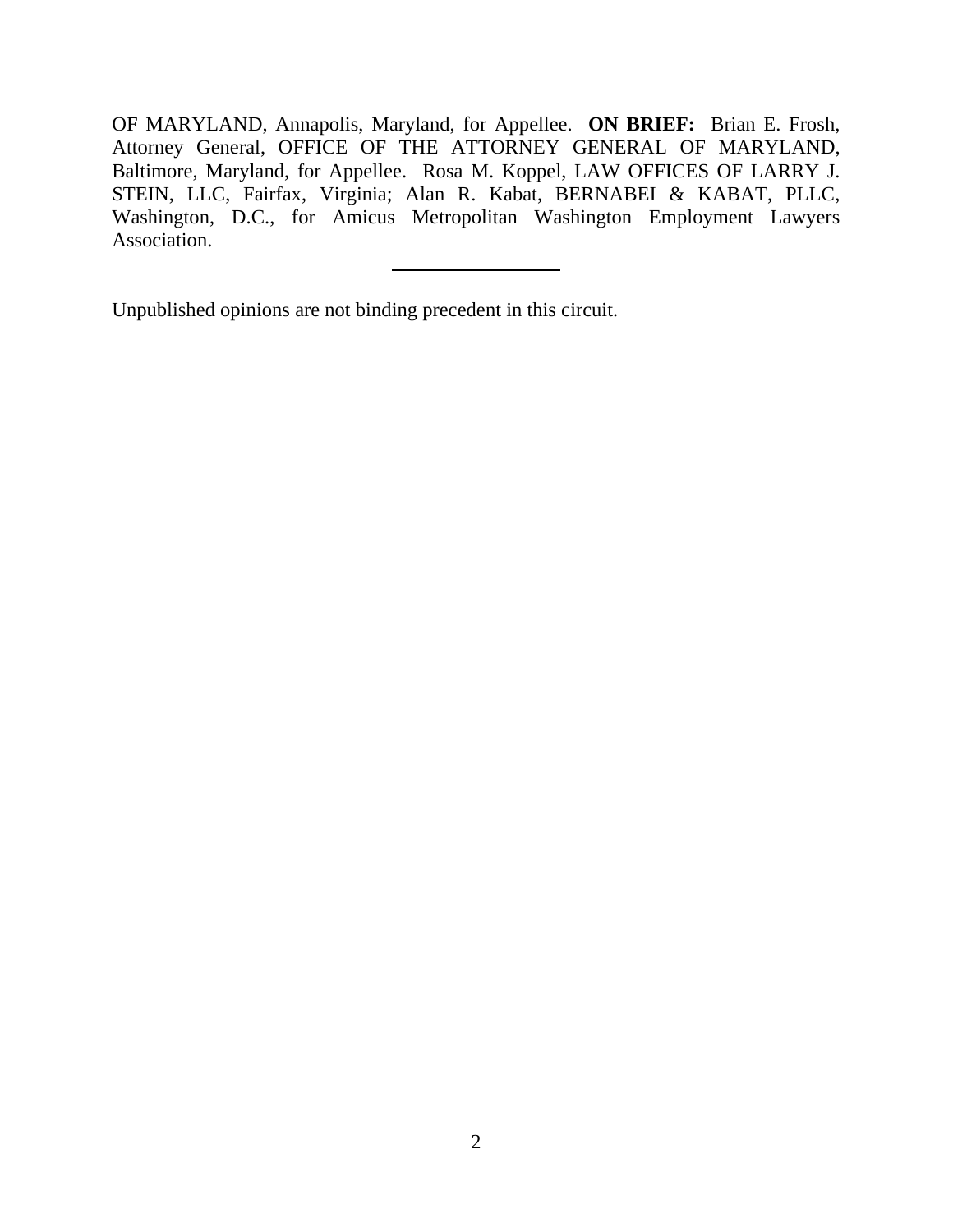### PER CURIAM:

Thomas Miller ("Appellant") was a former recruit at the Maryland Department of Natural Resources (the "DNR") Police Academy. After he sustained an injury and requested accommodations for his injury, the DNR terminated Appellant's employment. Appellant then filed an employment discrimination claim against the DNR alleging, among other things, unlawful termination based on actual disability, unlawful termination based on perceived disability, and retaliation.

Appellant challenges the district court's dismissal of his First Amended Complaint for failure to state a claim pursuant to Federal Rule of Civil Procedure 12(b)(6) and its denial of his motions for leave to amend. We affirm the district court's dismissal of Appellant's actual disability claim. But, because the district court held Appellant to an improperly heightened pleading standard, we reverse the dismissal of his perceived disability and retaliation claims. And, because Appellant's proposed amended complaints are not futile, we reverse the district court's denial of his motions to amend his complaint.

I.

During Appellant's Police Academy training on May 23, 2016, he sustained a neck injury which resulted in herniated discs. Appellant informed his DNR supervisors of the injury and requested accommodations for it from Corporal Hunt and Corporal Beckwith.<sup>[1](#page-2-0)</sup> At that time, Corporal Beckwith told Appellant he "would work with [Appellant] to get

<span id="page-2-0"></span><sup>&</sup>lt;sup>1</sup> Appellant does not identify any first names in his First Amended Complaint.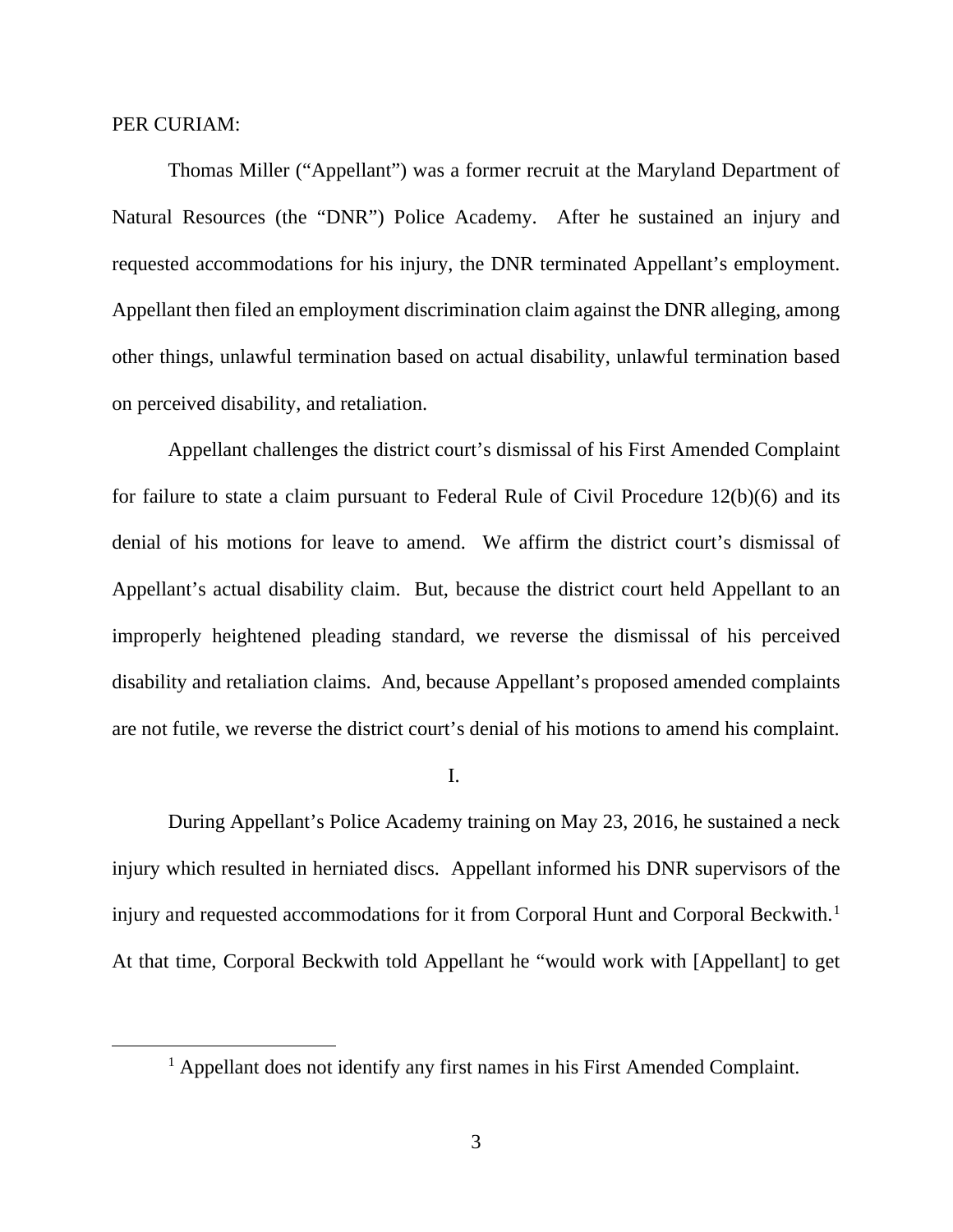him through the academy." J.A. 4.<sup>[2](#page-3-0)</sup> Until this point, it appears Appellant had been successful at the Police Academy, as he received a satisfactory 90 day evaluation on June 30, 2016. That same day, June 30, 2016, Appellant saw a specialist who ordered that he be placed on restricted upper body training for 30 days at the Police Academy, which the Police Academy allowed until Appellant "received clearance to return to full duty" on July 26, 2016. *Id.* at 7.

However, Appellant claims he was discriminated and retaliated against after making his injury known to the DNR. Specifically, the same day Appellant's specialist ordered the restricted training, Appellant claims he learned from Corporal Hunt that another supervisor, Lieutenant Marconi, suspected Appellant of abusing prescription drugs in order to stay operational through his injury. Appellant denies this allegation. Appellant further alleges that Lieutenant Marconi took a series of hostile actions against him, such as ordering him out of uniform, sending him for work ability exams, [3](#page-3-1) cancelling Appellant's appointment with a neck specialist, and ordering him not to take his prescription medication throughout training. Specifically with regard to his medication, Appellant alleges that though his supervisors ordered him not to "possess or use any prescriptions," there was no general rule or policy against prescription medication use by cadets. J.A. 7.

<sup>&</sup>lt;sup>2</sup> Citations to the "J.A." refer to the Joint Appendix filed by the parties in this appeal.

<span id="page-3-1"></span><span id="page-3-0"></span><sup>&</sup>lt;sup>3</sup> The record does not describe in detail the nature of these exams. However, it appears Appellant was sent to a "state physician," J.A. 10, who was tasked with evaluating whether Appellant's injury rendered him unfit for duty. At one work ability exam, Appellant claims he was asked whether "he really felt he could fulfill the duties of [a Natural Resources Police] officer." *Id.* at 6.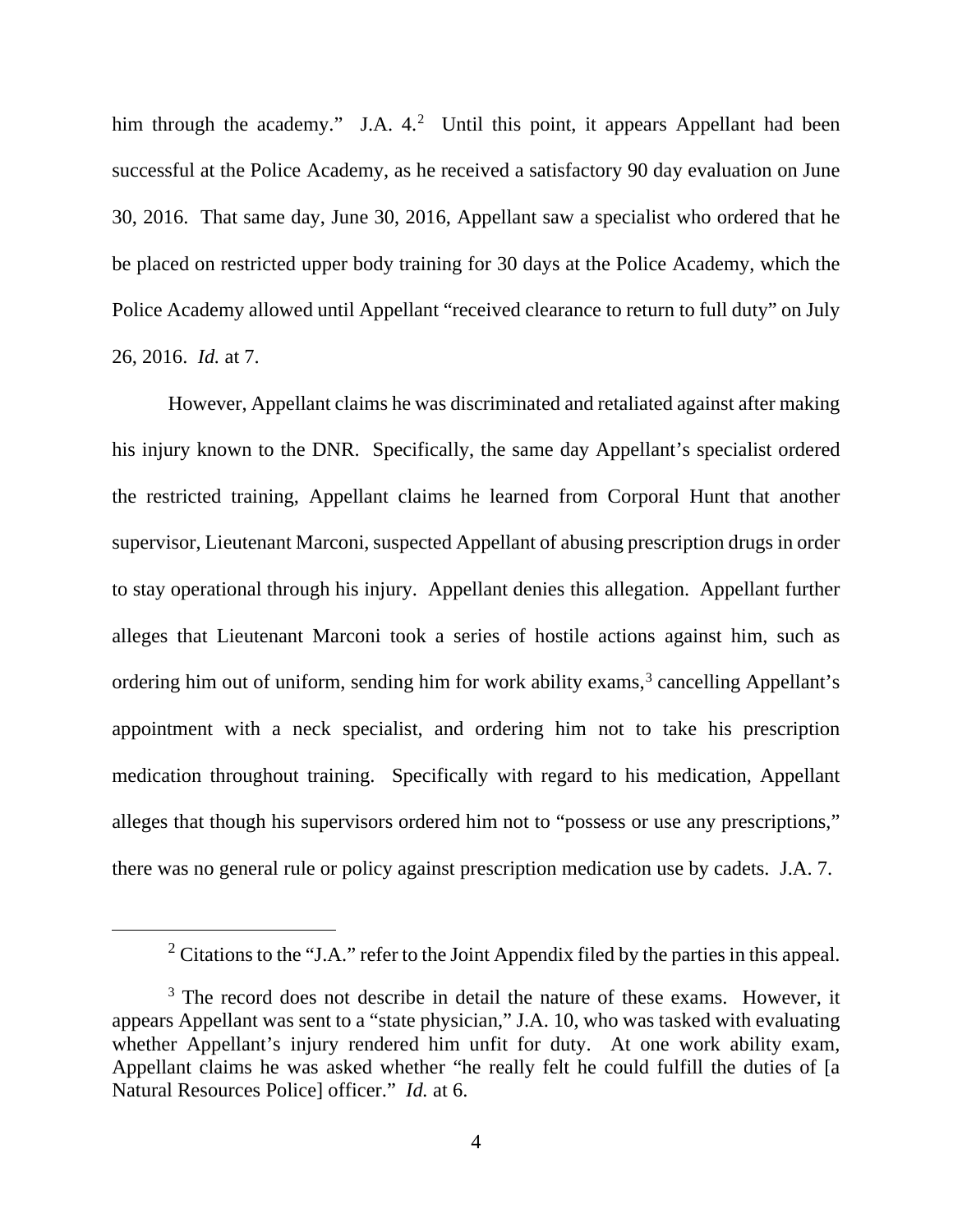"Around this same time," Appellant alleges that although he had been out of training for over one month on Lieutenant Marconi's orders, he was forced to participate in a "Hell Week" -- a two week group disciplinary program intended to punish the entire class - because several cadets had been caught with tobacco products, in violation of the Police Academy manual. J.A. 8. Appellant alleges that, as part of "Hell Week," he was "required to complete extra-difficult exercises" and that his requests for accommodations "to avoid re-aggravating his injury" went unanswered. *Id.* Appellant alleges that by August 9, 2016, he was unable to keep up with the strenuous training and fell several times. The next day, August 10, 2016, Appellant made another request to access his prescription medication, but, according to Appellant, that request also went unanswered.

Also on August 9, 2016, Appellant was caught accessing an unauthorized website during an exam at the Police Academy. Though the instructions for the exam were to only access two particular websites to answer the exam questions, Appellant alleges he did not see the instructions written on the board or otherwise know about them. Appellant admits he used Google, which was unauthorized, to answer some of the exam questions. Upon being caught, Appellant marked as wrong the answers he had used Google to obtain and continued with his exam. According to Appellant, a cadet who failed an exam would simply be permitted to retake it. However, Lieutenant Marconi placed Appellant on disciplinary probation for three weeks for "cheating and integrity issues." J.A. 11. During Appellant's probation period, a disciplinary review board was supposed to convene to decide Appellant's punishment. But Appellant alleges in his First Amended Complaint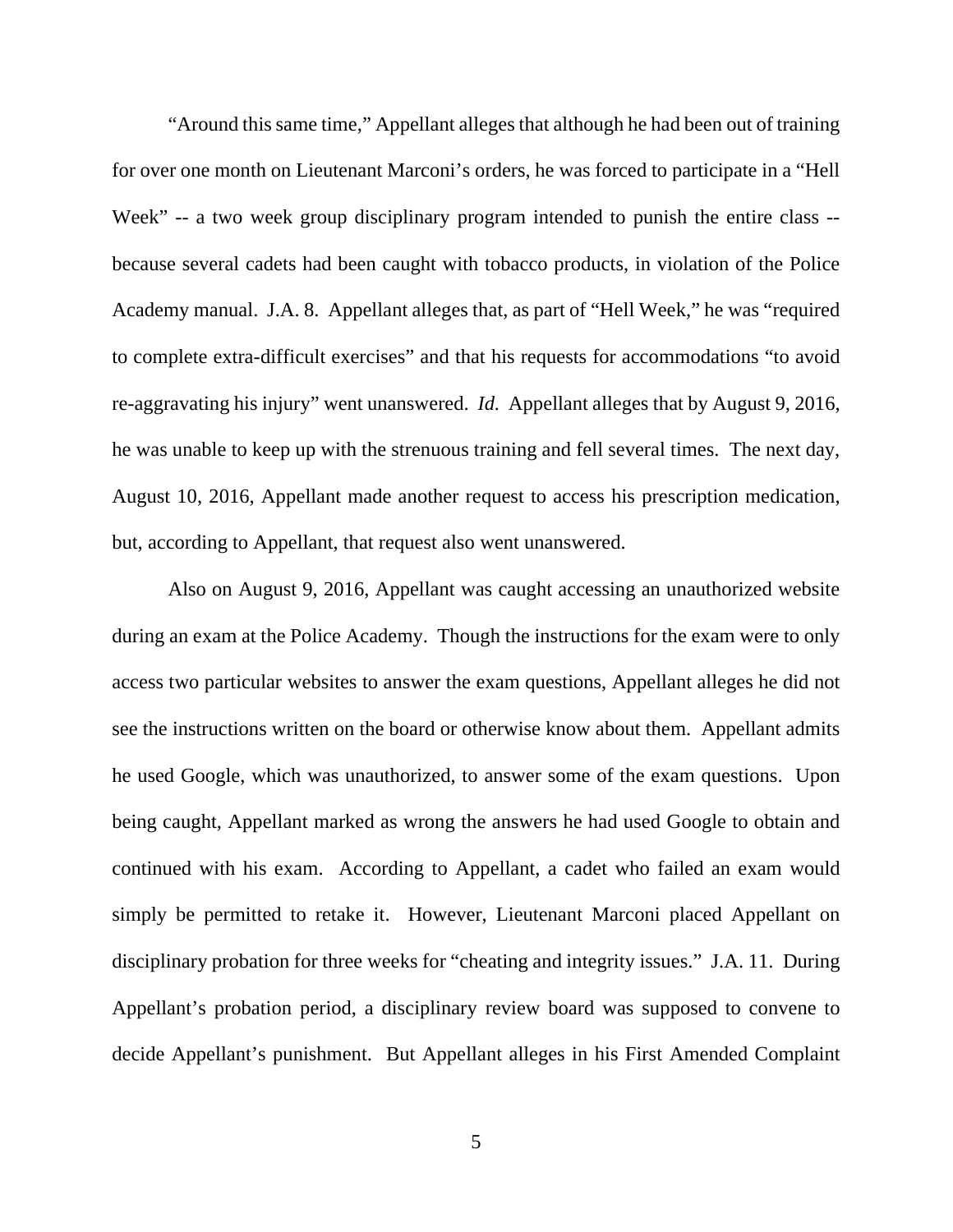that the review board was never convened. [4](#page-5-0) Appellant avers the review board was not convened because it would have "cleared him of 'cheating,'" a result that "would have been undesirable to Lt. Marconi." *Id.* at 13.

Appellant also alleges that on August 11, 2016, Lieutenant Marconi informed him he was "being placed on full medical restriction and would be referred to the state physician for another work ability exam," and that he was "forbidden from participating in any physical training."[5](#page-5-1) J.A. 10–11. Appellant claims Lieutenant Marconi was seeking to remove him from duty rather than grant him accommodations for his injuries.

Appellant alleges that, on August 19, 2016, the DNR's Internal Affairs contacted him for an "investigative review" of the alleged cheating.<sup>[6](#page-5-2)</sup> J.A. 13. By the end of August, Appellant had completed his disciplinary probation but nonetheless was "ordered to remain out of uniform." *Id.* On September 2, 2016, Appellant informed Corporal Beckwith that he may need surgery for his herniated discs. Just four days later, on September 6, 2016,

<span id="page-5-0"></span><sup>4</sup> Appellant seeks to amend this allegation in his proposed amended complaints. Specifically, the Second Amended Complaint would allege that Appellant was not informed of the disciplinary review board meeting but that it "was apparently convened on August 12, 2016 [and] consisted of four members[,] Marconi, Hunt, Albert[,] and Jackson." J.A. 211. It would further allege that the result of the review board was withheld from Appellant, "but it appears that it was not unanimous in finding [Appellant] guilty." *Id.*

<span id="page-5-2"></span><span id="page-5-1"></span><sup>&</sup>lt;sup>5</sup> It is unclear how long Appellant was taken off duty on this basis. However, Appellant alleges that a "disability panel" recommended he be placed on restricted duty on August 18, 2016. J.A. 13.

<sup>&</sup>lt;sup>6</sup> The record does not include further explanation of the nature of this review.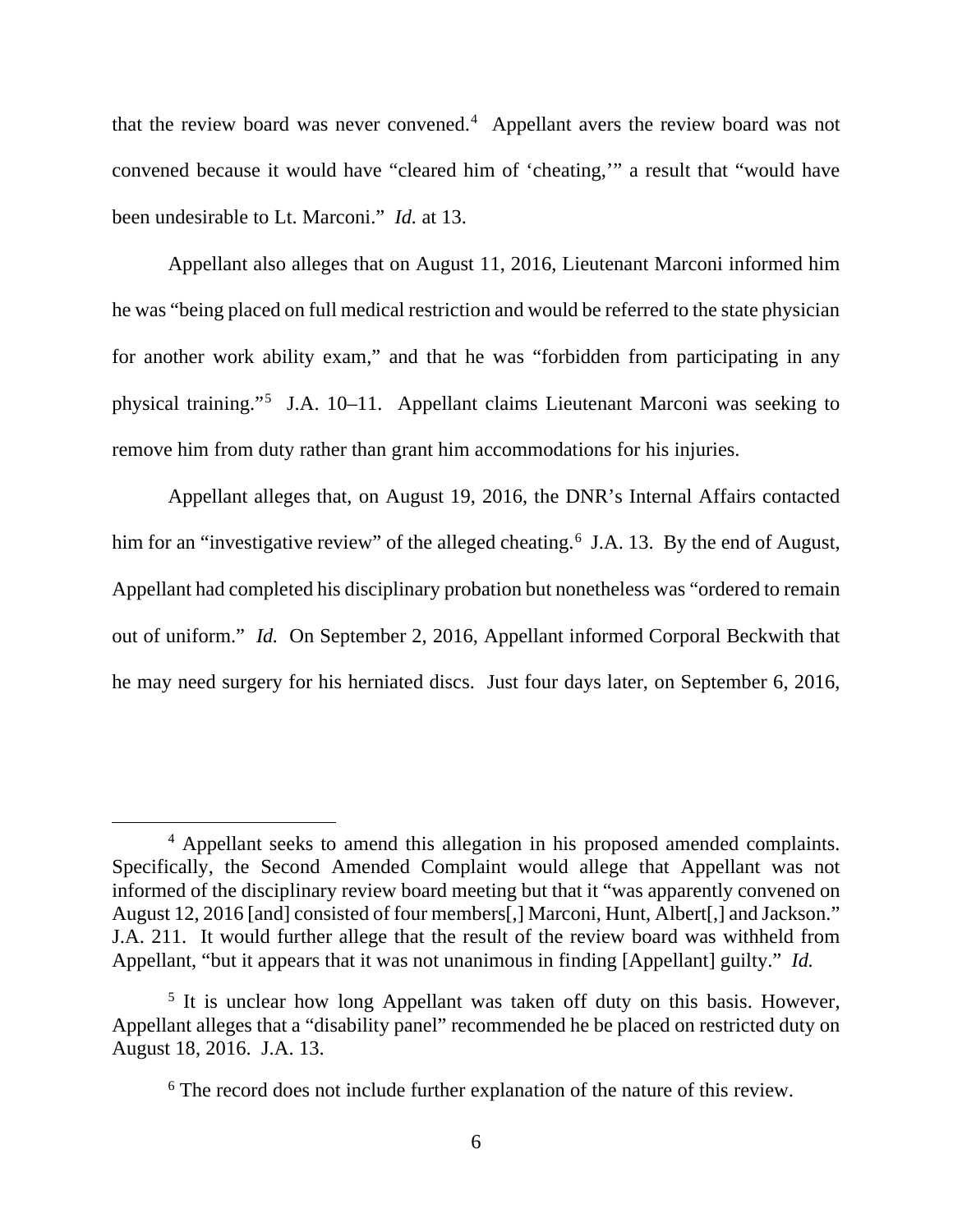Appellant "was notified that he was being terminated, effective September 20, 2016 – and placed on administrative leave in the meantime." *Id.*

Appellant filed a charge with the Equal Employment Opportunity Commission ("EEOC") on October 31, 2016, and received a right to sue letter in May 2017. Appellant timely filed suit in the District of Maryland. In his First Amended Complaint, Appellant alleged the following claims: (1) failure to accommodate; (2) hostile work environment; (3) unlawful termination based on actual disability; (4) unlawful termination based on perceived disability; and (5) retaliation. Each of Appellant's claims were brought pursuant to the Americans with Disabilities Act ("ADA"), the Rehabilitation Act, and the Maryland Fair Employment Practices Act (the "Maryland FEPA")<sup>[7](#page-6-0)</sup>. Appellant subsequently conceded he could not state any claims pursuant to the ADA and could not state a claim for hostile work environment at all. Consequently, the district court dismissed those claims.

As to the remaining claims, on November 21, 2017, the DNR filed a motion to dismiss or for summary judgment. Before filing his opposition to the DNR's motion, Appellant filed a motion for leave to amend and docket a Second Amended Complaint on December 22, 2017. Four days later, on December 26, 2017, he filed a second motion for

<span id="page-6-0"></span><sup>7</sup> At oral argument, the DNR argued for the first time that, per our decision in *Pense v. Md. Department of Public Safety & Correctional Services*, 926 F.3d 97 (4th Cir. 2019), it might not have waived its Eleventh Amendment sovereign immunity in relation to Appellant's Maryland FEPA claims. Because this issue was not raised below nor briefed in this appeal, we leave the question of whether *Pense* has any impact on this case for the district court to consider in the first instance on remand.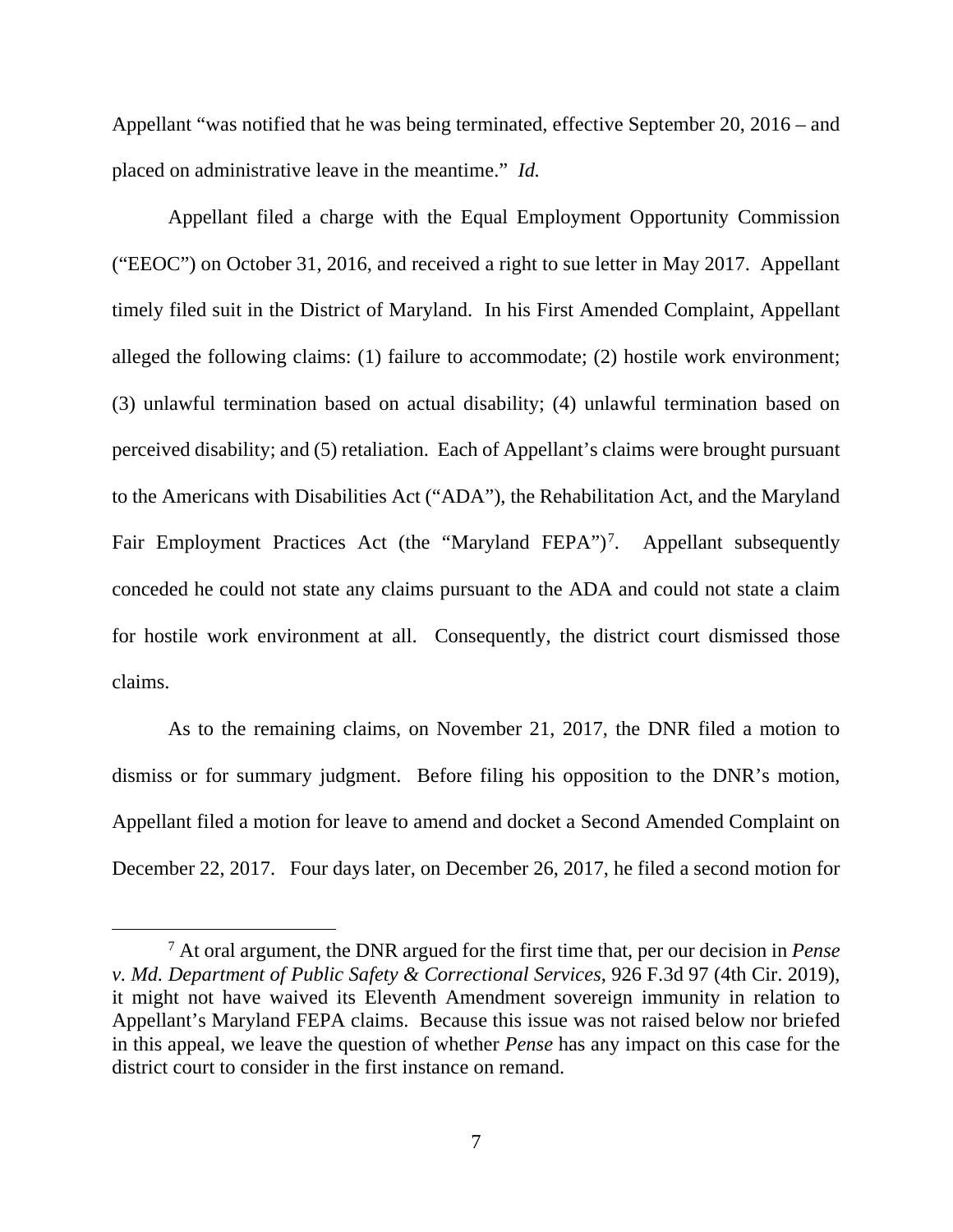leave to amend and docket a Third Amended Complaint. Appellant filed his opposition to the DNR's motion that same day. The district court construed the DNR's motion as a motion to dismiss, granted the motion, and denied Appellant's motions to amend in a joint opinion issued on September 26, 201[8](#page-7-0).<sup>8</sup> Appellant timely appealed.

# II.

We review a dismissal for failure to state a claim pursuant to Federal Rule of Civil Procedure 12(b)(6) de novo. *See De Reyes v. Waples Mobile Home Park Ltd. P'ship*, 903 F.3d 415, 423 (4th Cir. 2018). We review a denial of leave to amend for abuse of discretion. *See Abdul-Mumit v. Alexandria Hyundai, LLC*, 896 F.3d 278, 293 (4th Cir. 2018).

# III.

#### A.

Before addressing the merits of Appellant's claims, we first address a preliminary issue -- whether the district court properly excluded materials outside the pleadings in its  $12(b)(6)$  analysis.

1.

The DNR styled its dispositive motion as a motion to dismiss pursuant to Rule 12(b)(6) or, alternatively, as a motion for summary judgment pursuant to Rule 56 of the

<span id="page-7-0"></span><sup>&</sup>lt;sup>8</sup> Because the district court denied Appellant's motions for leave to amend, it only evaluated Appellant's First Amended Complaint in its 12(b)(6) analysis. Therefore, on the 12(b)(6) issue, we too review only whether Appellant stated a claim in his First Amended Complaint.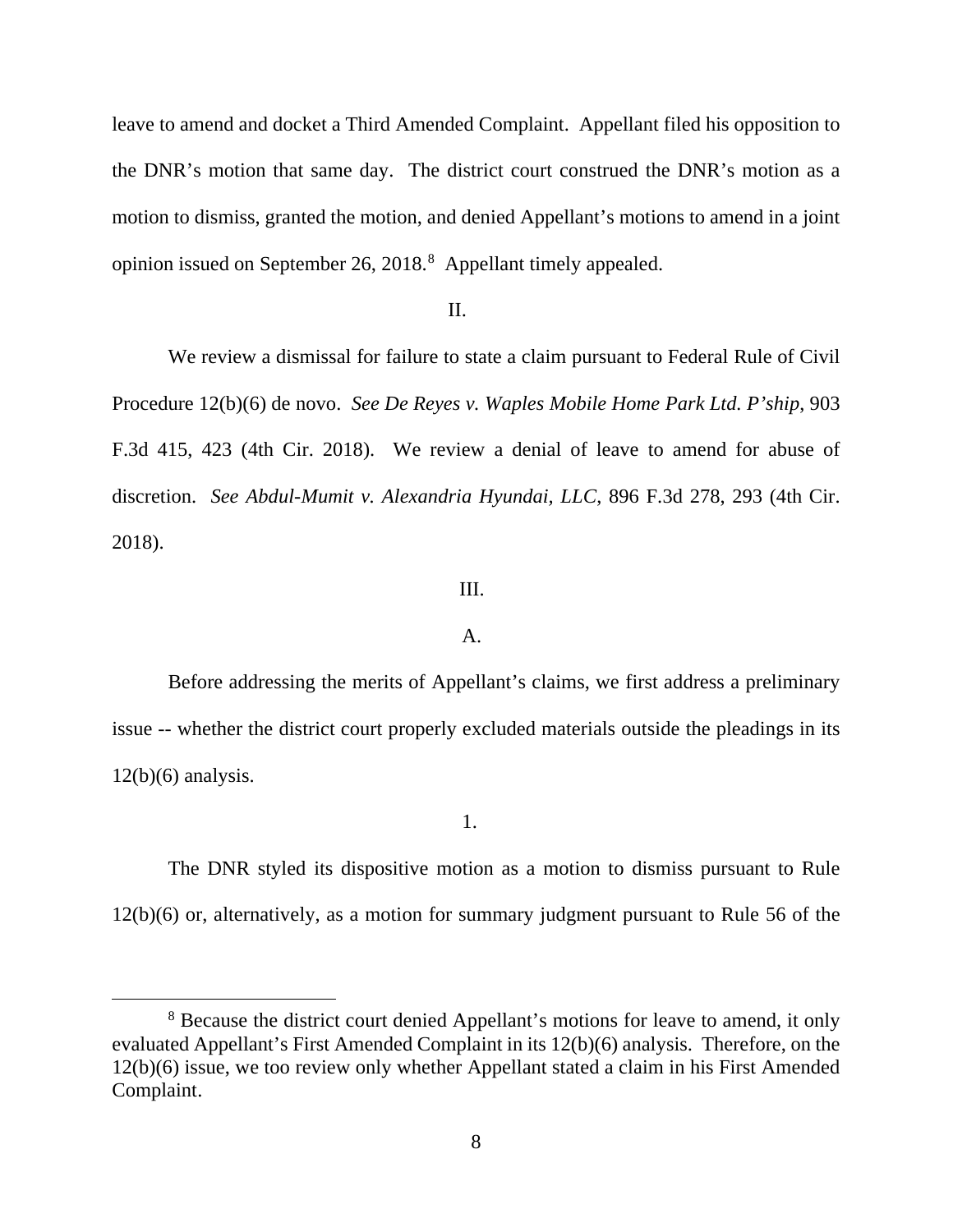Federal Rules of Civil Procedure. The district court has discretion to determine whether to treat such a motion as a 12(b)(6) motion or to convert it to a summary judgment motion. However, we have articulated two requirements that must be met before a district court can convert a motion to dismiss to one for summary judgment pursuant to Rule 12(d) of the Federal Rules of Civil Procedure. A proper Rule 12(d) conversion first requires that all parties "be given some indication by the court  $\dots$  that it is treating the 12(b)(6) motion as a motion for summary judgment." *Gay v. Wall*, 761 F.2d 175, 177 (4th Cir. 1985) (internal quotation marks omitted) (citation omitted). This notice exists when "a party is aware that material outside the pleadings is before the court," such as when a motion is captioned in the alternative. *Id.*

In addition to notice, a Rule 12(d) conversion is only proper when the parties have been "afforded a reasonable opportunity for discovery." *Gay*, 761 F.2d at 177 (internal quotation marks omitted) (citation omitted). In the absence of such an opportunity, the court should defer ruling on the motion or deny the motion for summary judgment. Fed. R. Civ. P. 56(d). To oppose a motion for summary judgment on this basis, a plaintiff must submit a Rule 56(d) affidavit showing that he cannot present facts essential to justify the opposition without discovery because those facts are unavailable to him. *See id.*

2.

Here, the district court determined that even though the parties had notice of a possible Rule 12(d) conversion, there had not yet been a reasonable opportunity for discovery. Indeed, Appellant properly filed a Rule 56(d) affidavit identifying facts and materials that would not be available to him absent discovery. Accordingly, the district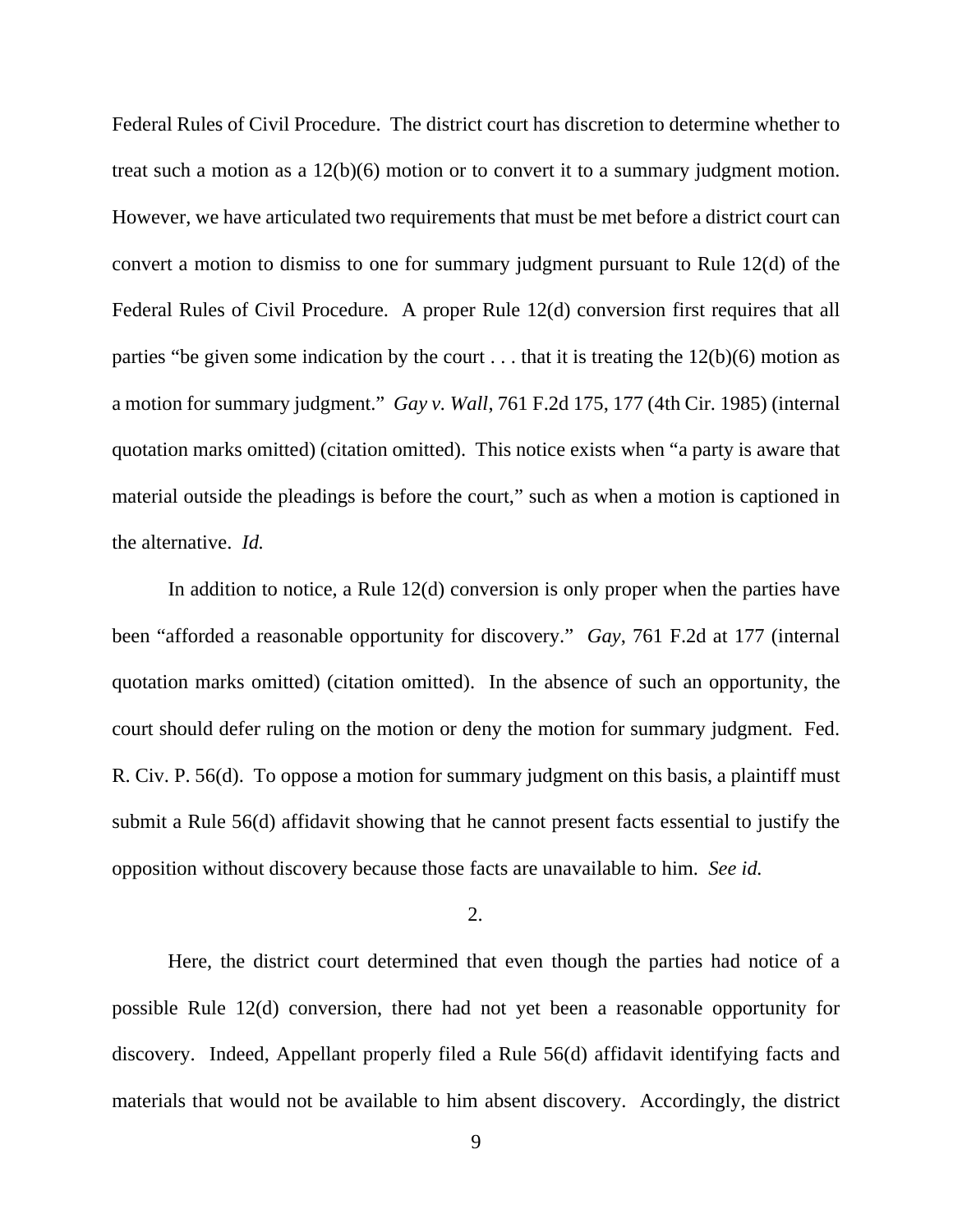court concluded it must treat the motion as a motion to dismiss pursuant to Rule 12(b)(6) and exclude any materials outside the pleadings.

Though Appellant does not contest the district court's decision to treat the motion as a 12(b)(6) motion, he argues that the district court should have considered a declaration he attached to his response in opposition to the DNR's dispositive motion. Appellant argues that the declaration provided facts that support his claim of an actual disability and should have been considered as part of the district court's 12(b)(6) analysis. This argument has no merit. The Federal Rules of Civil Procedure make clear that a district court cannot consider materials outside the pleadings on a 12(b)(6) motion. *See* Fed. R. Civ. P. 12(d). Appellant's declaration is plainly outside the pleadings because it was attached to his response in opposition to the DNR's dispositive motion rather than his First Amended Complaint.

Accordingly, we affirm the district court's decision to not consider the declaration. Likewise, we do not consider the declaration in our analysis.

### B.

Next, we address the district court's dismissal of Appellant's First Amended Complaint for failure to state a claim.

The purpose of a Rule  $12(b)(6)$  motion is to "test[] the sufficiency of a complaint," not to "resolve contests surrounding the facts, the merits of a claim, or the applicability of defenses." *King v. Rubenstein*, 825 F.3d 206, 214 (4th Cir. 2016) (internal quotation marks omitted) (citation omitted). A complaint fails to state a claim if it does not contain "a short and plain statement of the claim showing that the pleader is entitled to relief," Fed. R. Civ.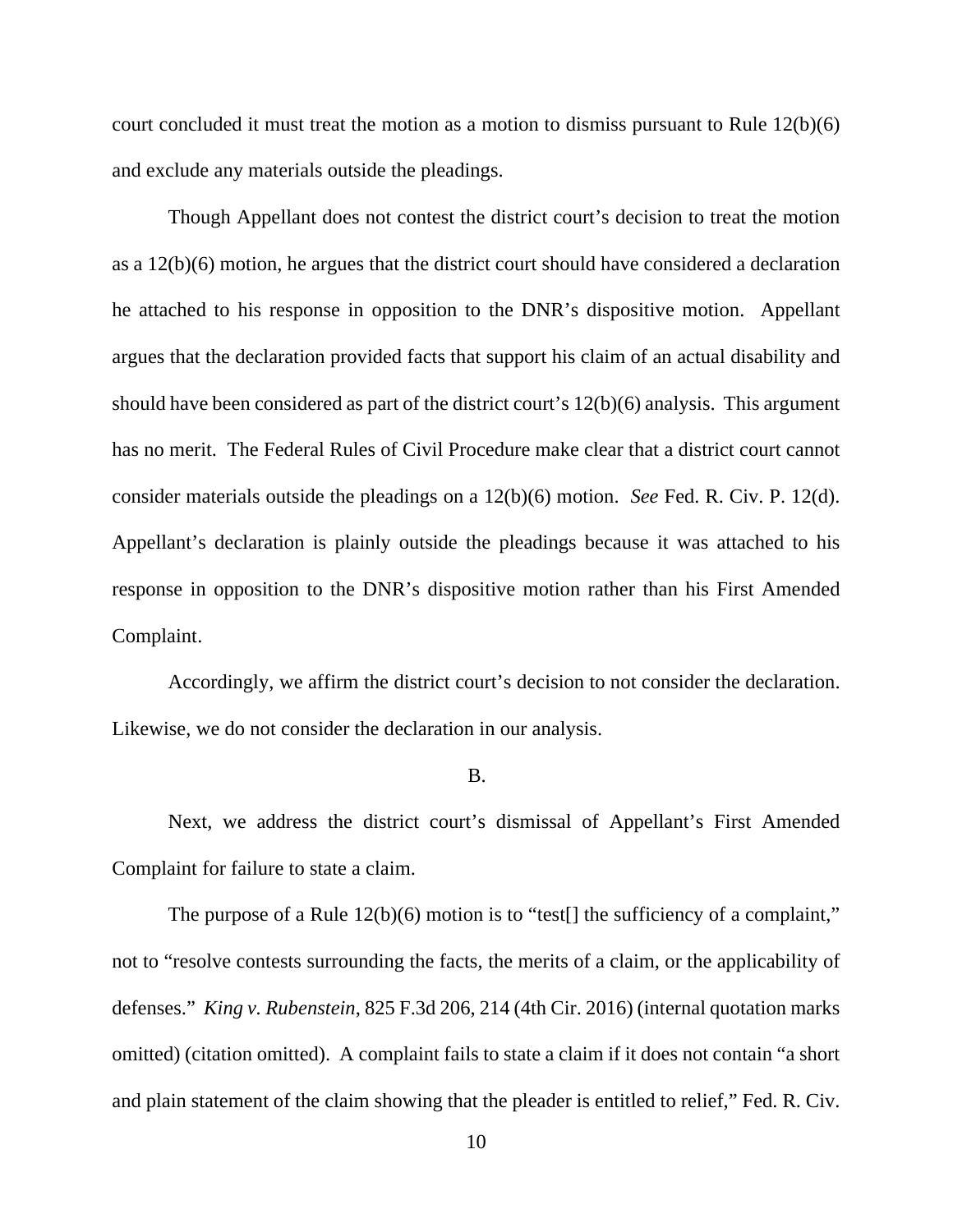P. 8(a)(2), or does not state a claim for relief that is plausible on its face. *See Ashcroft v. Iqbal*, 556 U.S. 662, 678 (2009) (quoting *Bell Atl. Corp. v. Twombly*, 550 U.S. 544, 570 (2007)). A claim is facially plausible "when the plaintiff pleads factual content that allows the court to draw the reasonable inference that the defendant is liable for the misconduct alleged." *Id.* (citing *Twombly*, 550 U.S. at 556). "Threadbare recitals of the elements of a cause of action, supported by mere conclusory statements, do not suffice." *Id.* (citing *Twombly*, 550 U.S. at 555).

Though "an employment discrimination plaintiff need not plead a prima facie case of discrimination . . . to survive [a] motion to dismiss," *Swierkiewicz v. Sorema, N.A.*, 534 U.S. 506, 515 (2002), he is "required to allege facts to satisfy the elements of a cause of action created by th[e] statute," *McCleary-Evans v. Md. Dep't of Transp.*, 780 F.3d 582, 585 (4th Cir. 2015). In considering a Rule 12(b)(6) motion, a court must examine the complaint as a whole and accept the factual allegations in the complaint as true. *See Albright v. Oliver*, 510 U.S. 266, 268 (1994). But the court need not accept unsupported or conclusory factual allegations devoid of any reference to actual events, *see United Black Firefighters v. Hirst*, 604 F.2d 844, 847 (4th Cir. 1979), or legal conclusions couched as factual allegations, *see Iqbal*, 556 U.S. at 678.

Here, the district court determined Appellant failed to state a claim for failure to accommodate, unlawful termination based on actual or perceived disability, and retaliation.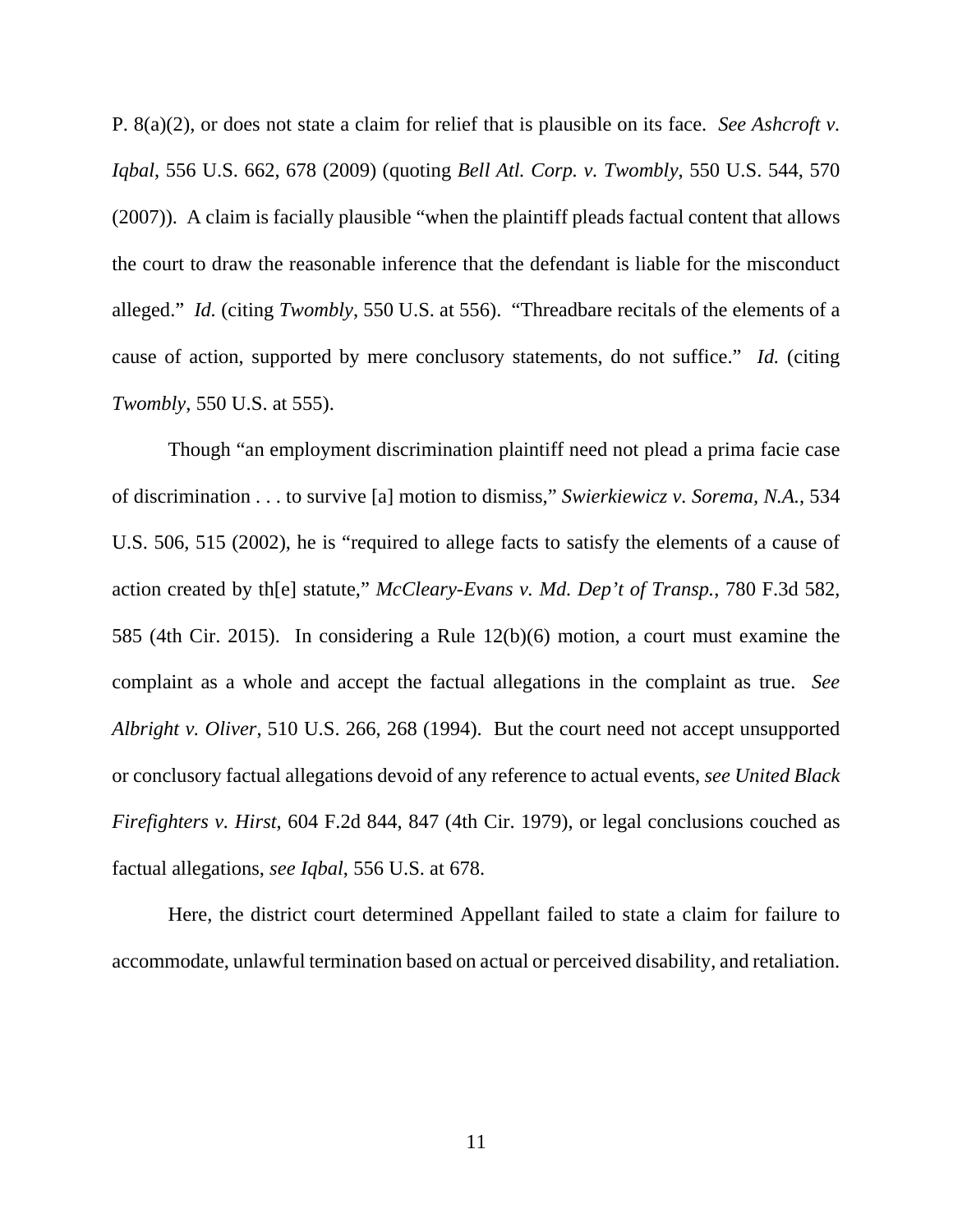Failure to Accommodate and Unlawful Termination

1.

The district court first determined Appellant could not state a claim pursuant to either the Rehabilitation Act or the Maryland FEPA for both his failure to accommodate and discriminatory discharge claims. Importantly, both the Rehabilitation Act and the Maryland FEPA apply the same standards as the ADA. *Hooven–Lewis v. Caldera*, 249 F.3d 259, 268 (4th Cir. 2001); *George v. Md. Dep't of Corr. Serv. Div. of Pretrial Det. Serv.*, No. WMN-14-2808, 2015 WL 847416, at \*4 n.5 (D. Md. Feb. 25, 2015), *aff'd*, 615 F. App'x 164 (4th Cir. 2015). Accordingly, the Rehabilitation Act and the Maryland FEPA claims need not be analyzed separately. We therefore analyze them using standards set forth in the ADA and related caselaw.

The district court correctly recognized that each of the failure to accommodate and unlawful termination claims first requires Appellant to allege he is a "qualified person with a disability." 42 U.S.C. § 12112(a). But rather than determining whether Appellant sufficiently pled that he was "qualified," the district court first assessed whether Appellant pled a "disability."[9](#page-11-0) The ADA Amendments Act ("ADAAA") defines a disability as "(1) 'a physical or mental impairment that substantially limits one or more major life activities' (the 'actual-disability' prong); (2) 'a record of such an impairment' (the 'record-of' prong); or (3) 'being regarded as having such an impairment' (the 'regarded-as' prong)." *Summers* 

<span id="page-11-0"></span><sup>&</sup>lt;sup>9</sup> We leave the question of whether Appellant pled sufficient facts to establish that he was "qualified" for the district court to consider on remand.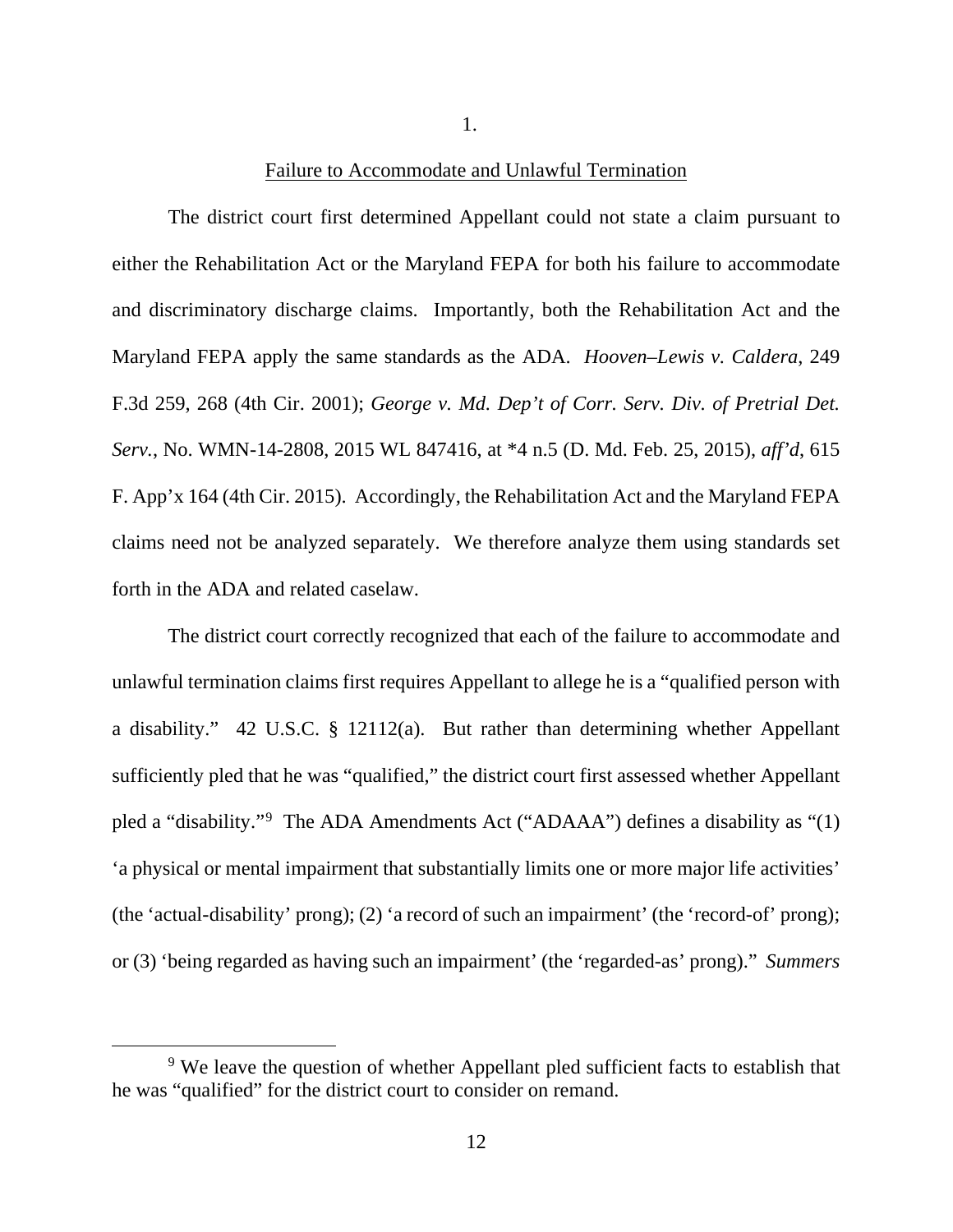*v. Altarum Inst., Corp.*, 740 F.3d 325, 328 (4th Cir. 2014) (citing 42 U.S.C. § 12102(1)). Appellant alleged both an actual disability and that he was regarded as having a disability. The district court held that Appellant failed to state a claim in both respects.

### a.

# **Actual Disability**

i.

An individual alleges he has an actual disability when he alleges (1) a physical or mental impairment that (2) substantially limits (3) one or more major life activities. *See* 42 U.S.C. § 12102(1). Major life activities include "caring for oneself, performing manual tasks, seeing, hearing, eating, sleeping, walking, standing, lifting, bending, speaking, breathing, learning, reading, concentrating, thinking, communicating, and working." *Id.* § 12102(2)(A). Major life activities also include "the operation of a major bodily function, including but not limited to, . . . neurological . . . functions." *Id.* § 12102(2)(B). For a major life activity to be "substantially limit[ed]," the impairment need only "substantially limit[] the ability of an individual to perform a major life activity as compared to most people in the general population. An impairment need not prevent, or significantly or severely restrict, the individual from performing a major life activity in order to be considered substantially limiting." 29 C.F.R. § 1630.2(j)(1)(ii). Importantly, this standard is much more lenient than the previous ADA standard. Prior to the enactment of the ADAAA in 2009, the regulations and case law held, "'[s]ubstantially' in the phrase 'substantially limits' suggests 'considerable' or 'to a large degree.'" *Toyota Motor Mfg., Ky. v. Williams*, 534 U.S. 184, 198 (2002) (quoting Webster's Third New International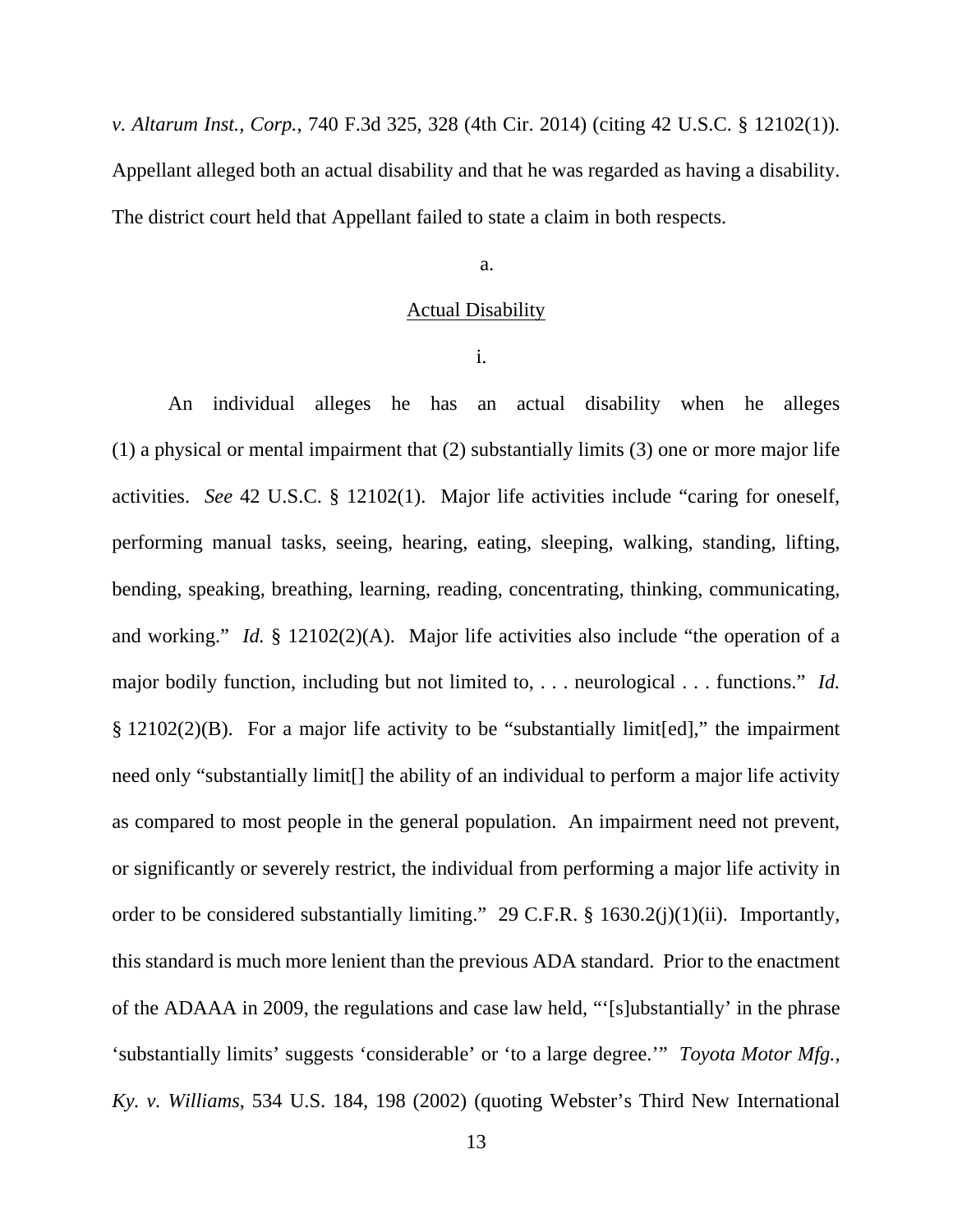Dictionary 2280 (1970) (defining "substantially"). Courts also considered factors such as "the nature and severity of the impairment; the duration or expected duration of the impairment; and the permanent or long-term impact, or the expected permanent or longterm impact of or resulting from the impairment." *Id.* at 196 (alterations and quotation marks omitted). Our review of the record reveals that the district court improperly analyzed Appellant's alleged disability under these outdated standards. However, even using the correct standard, we conclude that Appellant failed to state a claim.

There is no requirement that an actual disability be long lasting or severe. *See* 29 C.F.R.  $\S$  1630.2(j)(1)(ix). Determining whether the activity is substantially limited compared to most people "usually will not require scientific, medical, or statistical analysis." *Id.* at § 1630.2(j)(1)(v).

# ii.

For his allegation of an actual disability, Appellant pled in his First Amended Complaint that he had suffered a "neck injury" which resulted in a "cervical herniation" and "herniated discs."[10](#page-13-0) J.A. 4, 13. Appellant pled "[t]he injury caused him difficulties with lifting, running, sleeping, driving, and pulling and turning his neck." *Id.* at 4. As the district court recognized, at least "lifting" and "sleeping" are considered major life activities. *See* 42 U.S.C. § 12102(2)(A). However, the district court determined Appellant failed to allege that he was substantially limited as a result of his injury because he only

<span id="page-13-0"></span> $10$  Though the district court treated these as two separate injuries, Appellant clarified in his opening brief that he only sustained one neck injury which resulted in herniated discs in his cervical spine.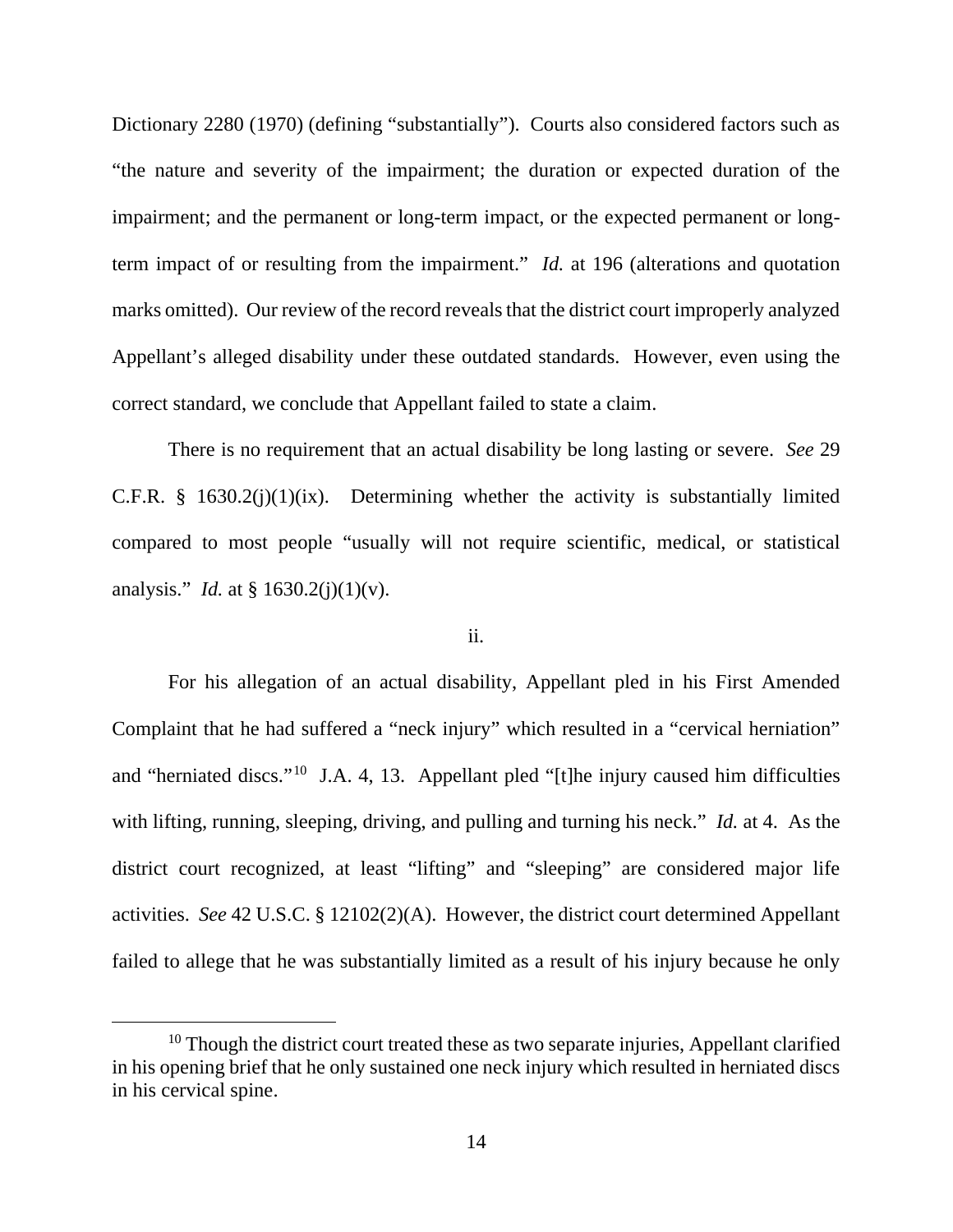alleged it "caused him difficulties." J.A. 472. Though he pled no more facts relating to his difficulties lifting and sleeping, Appellant argues the district court was required to infer the "difficulties" he encountered were substantial limitations. Specifically, Appellant argues the following two paragraphs from the "Statement of Claims" section of his First Amended Complaint were sufficient to meet the pleading standard:

> 143. An individual with a disability includes a person with a physical impairment that substantially limits one or more major life activities…

> 145. As indicated above, at all times relevant to this complaint, [Appellant] was a person with a disability and/or was regarded as having a disability.

*Id.* at 15.

# iii.

We conclude Appellant's allegations are inadequate to satisfy the pleading standard. Though a substantial limitation need not be severe, Appellant's claim that he suffered "difficulties" lifting and sleeping falls well short of alleging he was limited "as compared to most people in the general population." 29 C.F.R.  $\S$  1630.2(j)(1)(ii). Moreover, Appellant's claim that the district court was required to infer that his "difficulties" were substantial limitations -- merely because he defined "disability" and said he had one - clearly fails. This is exactly the type of conclusory allegation devoid of any reference to actual events that will not survive a motion to dismiss. *See United Black Firefighters*, 604 F.2d at 847.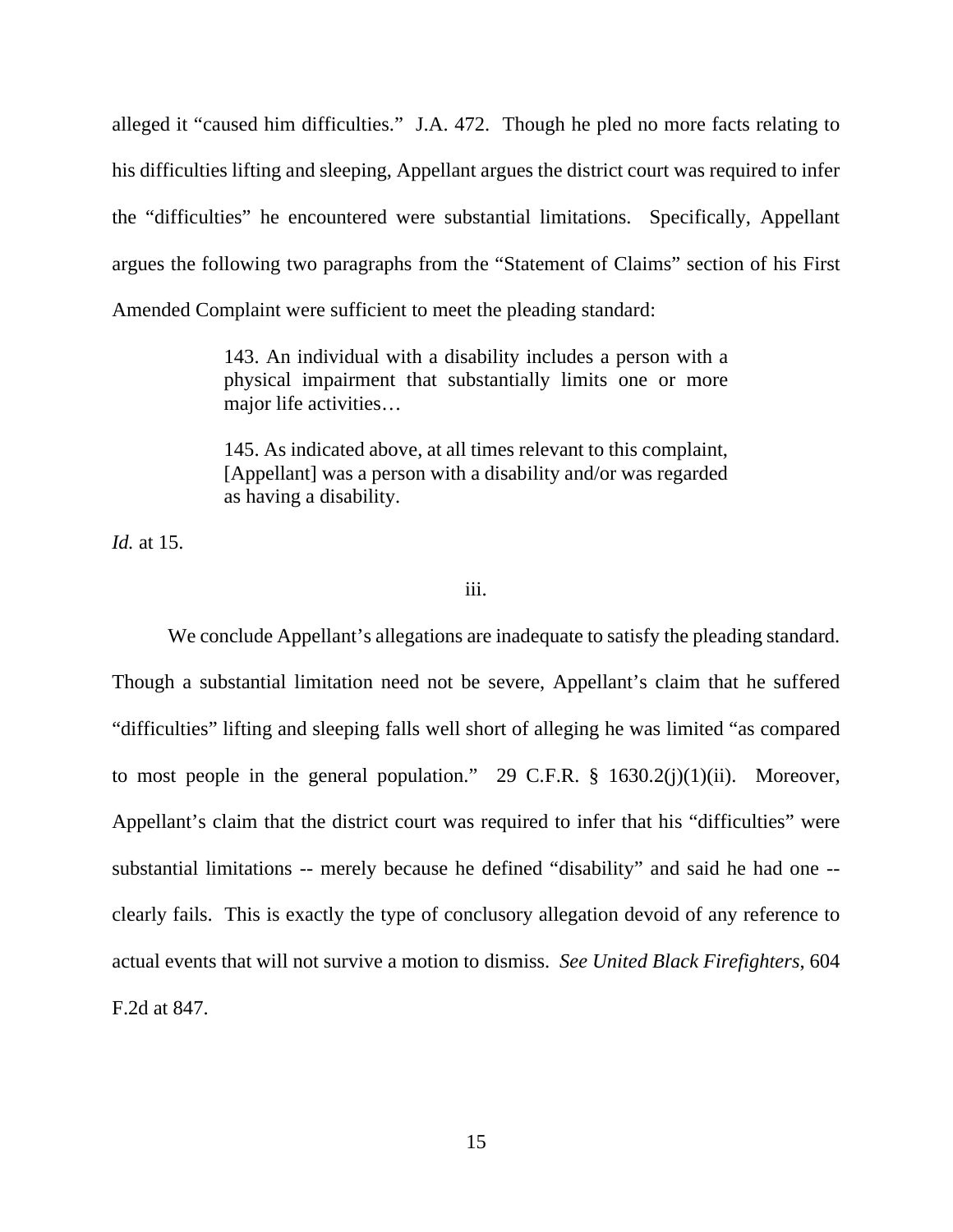Accordingly, we affirm the district court's conclusion that Appellant failed to state an actual disability claim in the First Amended Complaint.<sup>[11](#page-15-0)</sup>

b.

### Regarded As Having a Disability

The district court next determined Appellant failed to state a claim that the DNR regarded him as having a disability.

i.

Pursuant to the ADAAA, an individual is regarded as having a disability "if the individual establishes that he or she has been subjected to an action prohibited under this chapter<sup>[12](#page-15-1)</sup> because of an actual or perceived physical or mental impairment whether or not the impairment limits or is perceived to limit a major life activity." 42 U.S.C. § 12102(3)(A). But a plaintiff cannot ultimately succeed on a regarded as claim if the impairment is "transitory and minor." *Id.* § 12012(3)(B). The district court dismissed Appellant's regarded as claim on this basis.

<span id="page-15-0"></span><sup>&</sup>lt;sup>11</sup> As discussed above, the district court correctly disregarded Appellant's declaration in its 12(b)(6) analysis. However, we are troubled that the court reviewed the declaration and did not provide Appellant an opportunity to amend his First Amended Complaint to include the more specific factual allegations it contains. Though we express no opinion at this juncture as to whether such an amendment would allow Appellant to survive a  $12(b)(6)$  review, we nonetheless note that the declaration included more specific facts in support of Appellant's actual disability claim.

<span id="page-15-1"></span> $12$  "Prohibited actions include but are not limited to refusal to hire, demotion, placement on involuntary leave, termination, exclusion for failure to meet a qualification standard, harassment, or denial of any other term, condition, or privilege of employment." 29 C.F.R. § 1630.2(l)(1).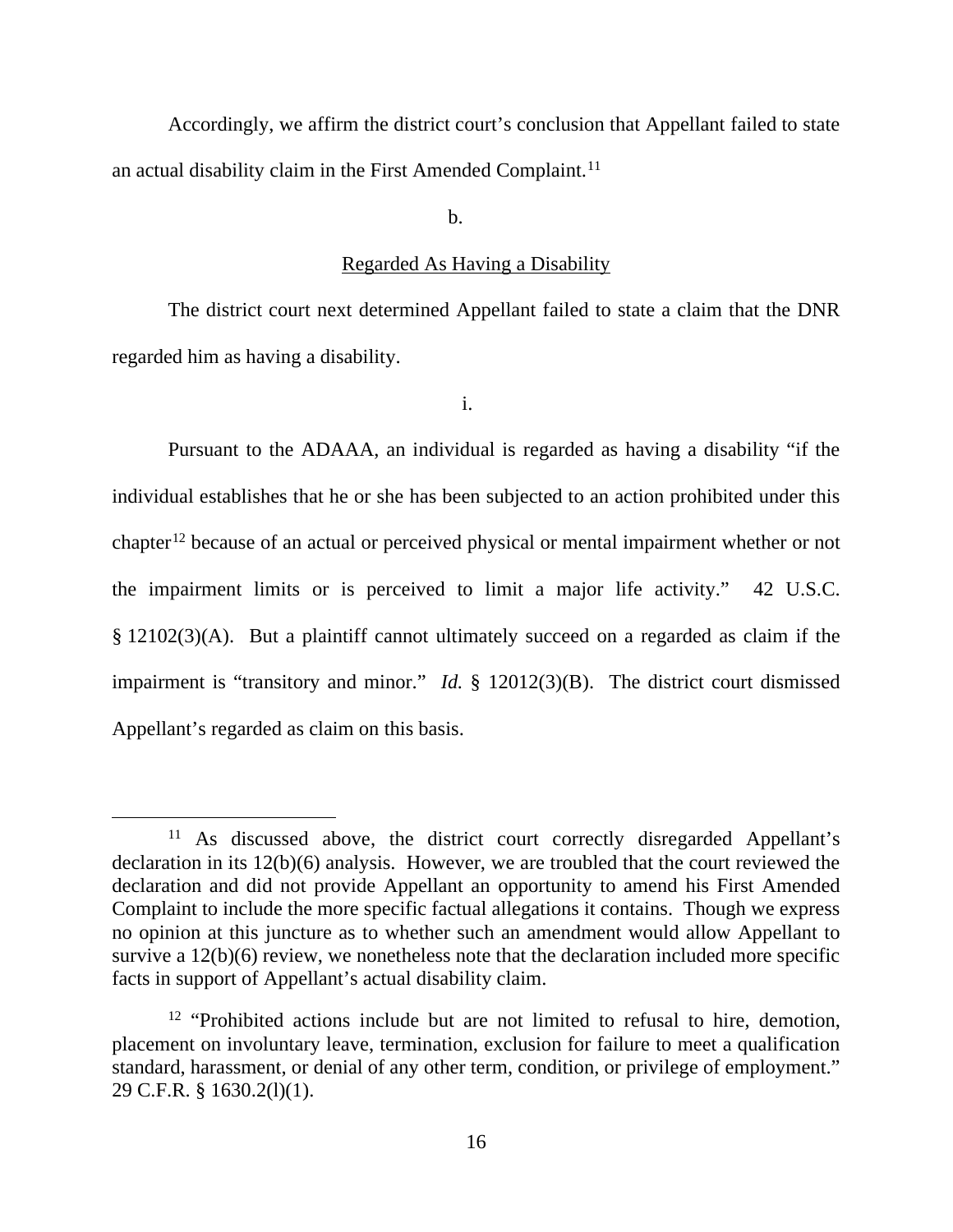We reverse because a plaintiff need not overcome the "transitory and minor" hurdle at the motion to dismiss stage. Instead, a defendant may raise the transitory and minor rule as a defense at the summary judgment and trial stages of the case.

To state a claim, a plaintiff must "allege facts to satisfy the elements of a cause of action created by th[e] statute," *McCleary-Evans*, 780 F.3d at 585. However, a plaintiff is not required to plead rebuttals to anticipated defenses in order to survive a motion to dismiss. The statute only requires a plaintiff to "establish[] that he or she (1) has been subjected to an action prohibited under this chapter (2) because of an actual or perceived physical or mental impairment whether or not the impairment limits or is perceived to limit a major life activity." 42 U.S.C. § 12102(3)(A). Indeed, the EEOC regulations interpreting the ADAAA include the "transitory and minor" rule in the section listing defenses. *See* 29 C.F.R. § 1630.15(f) ("It may *be a defense* to . . . the 'regarded as' prong of the definition of a disability that the impairment is . . . or would be . . . 'transitory and minor.' To establish this defense, *a covered entity must demonstrate* that the impairment is both [objectively] 'transitory' and 'minor.'") (emphasis supplied). Thus, because the statute does not require the plaintiff to demonstrate his impairment is not transitory or minor, the district court improperly evaluated this portion of Appellant's claim.

# ii.

On de novo review, we hold Appellant stated a claim under the "regarded as" prong. First, Appellant clearly pled he was subjected to a prohibited action because he alleged his employment was terminated. And, in the aggregate, Appellant's allegations that his employment was terminated because of an actual or perceived impairment are sufficient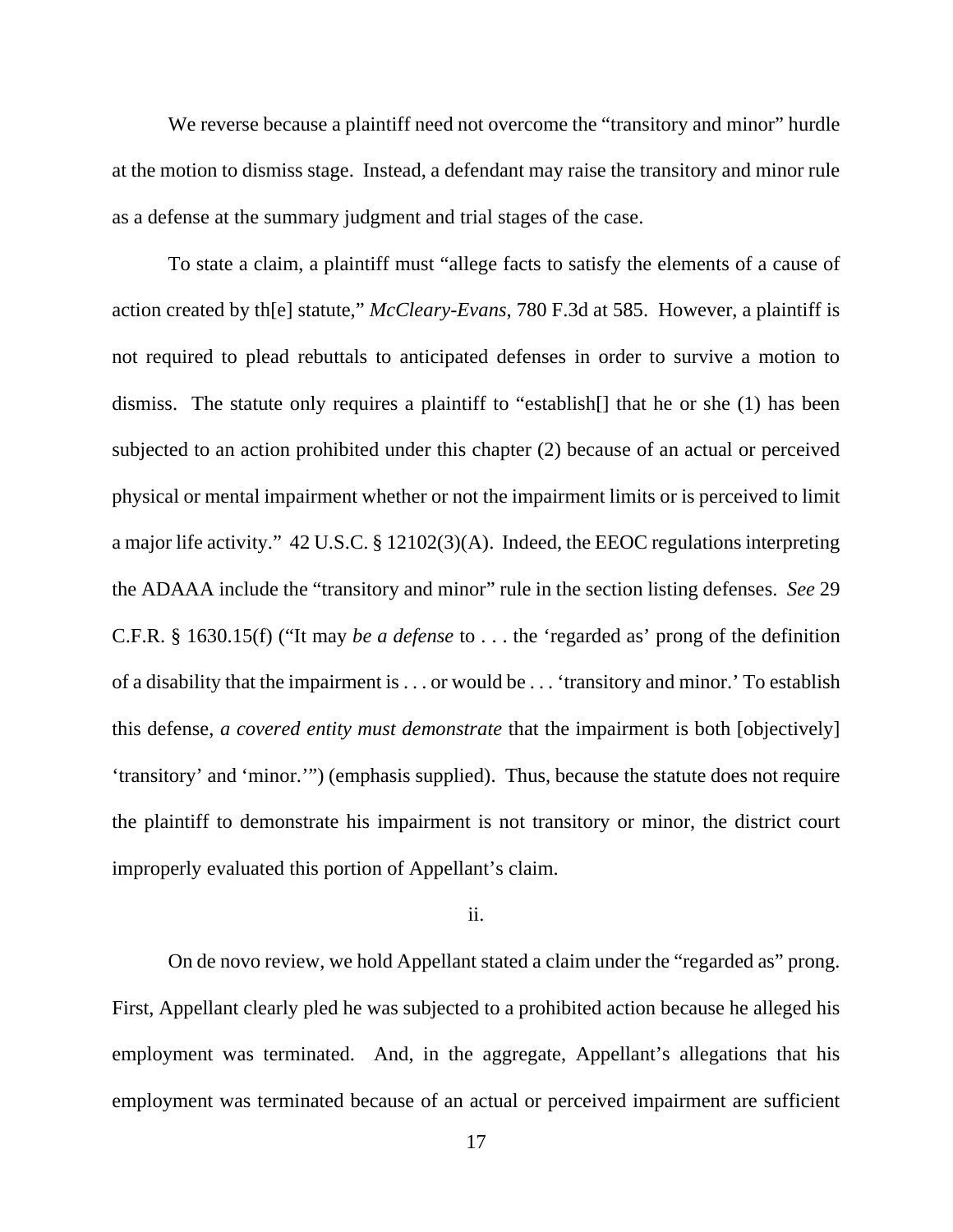for pleading purposes. Appellant alleged that he had received a satisfactory 90 day evaluation on June 30, 2016, the same day a Specialist ordered restricted upper body physical training for 30 days. Subsequent to being placed on restrictions, Appellant alleged he was baselessly accused of abusing prescription drugs, ordered out of uniform, sent for two separate work ability exams, and wrongly accused of cheating on a test.

Finally, though the DNR asserts Appellant's employment was terminated for cheating, Appellant alleged this reasoning was a "pretext for disability discrimination and retaliation." J.A. 11 ¶ 102. Indeed, Appellant was told of his termination just four days after informing one of his trainers he may need surgery for his neck injury. These allegations, taken together, make out "a short and plain statement of the claim," Fed. R. Civ. P. 8(a)(2), "that allows the court to draw the reasonable inference that the defendant is liable for the misconduct alleged," *Ashcroft*, 556 U.S. at 678.

Accordingly, we reverse the district court and hold Appellant stated a claim under the regarded as prong in the First Amended Complaint.

#### 2.

## Retaliation Claim

a.

To state a claim for retaliation, a plaintiff must allege "(1) that [he] engaged in protected activity; (2) that [his] employer took an adverse action against [him]; and (3) that a causal connection existed between the adverse activity and the protected action." *Jacobs v. N.C. Admin. Office of the Courts*, 780 F.3d 562, 578 (4th Cir. 2015) (citation omitted).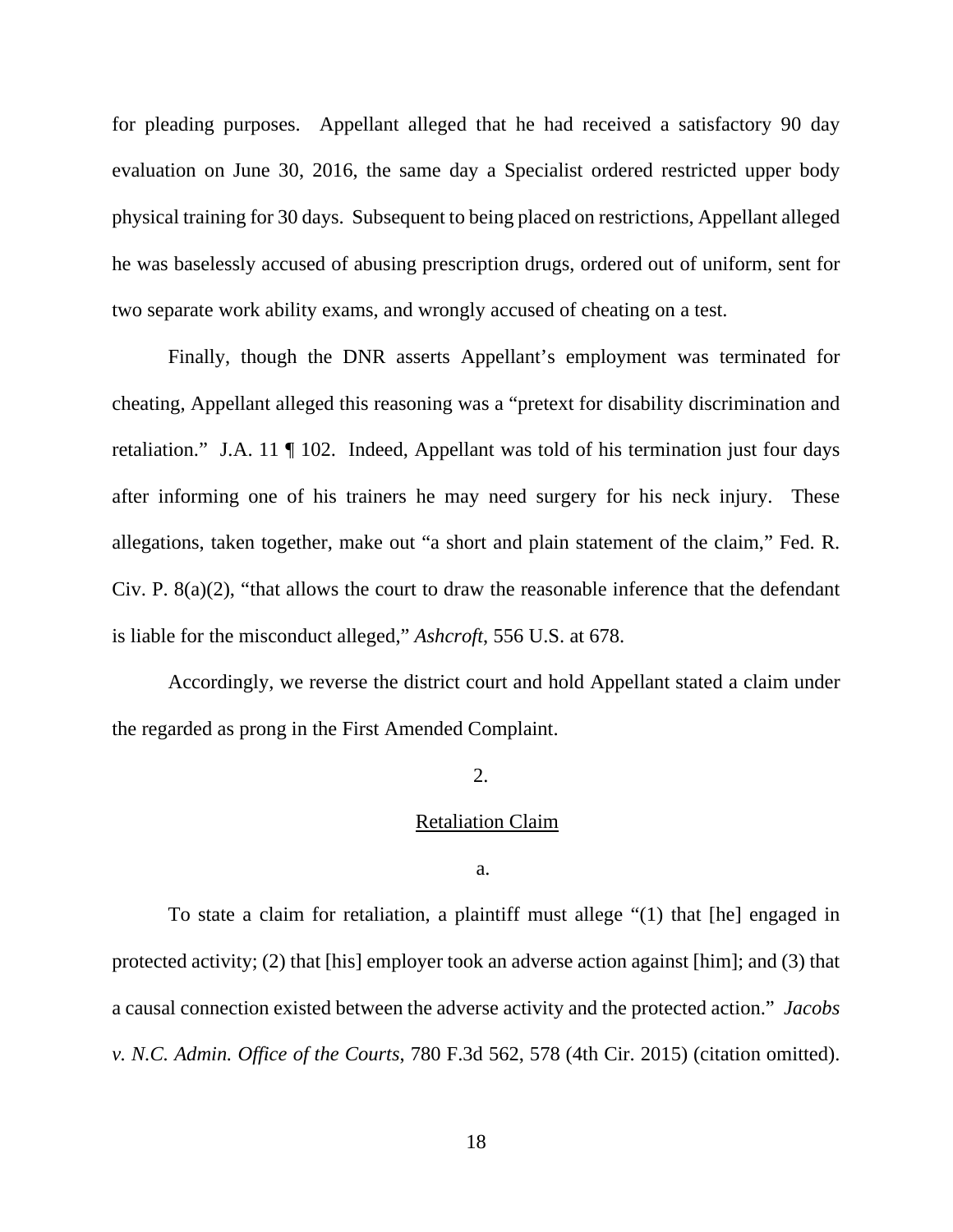Relevant here, to demonstrate a causal connection, a plaintiff must establish "but-for" causation. *See Gentry v. E.W. Partners Club Mgmt. Co.*, 816 F.3d 228, 235 (4th Cir. 2016).

#### b.

The parties agree Appellant alleged that he engaged in protected activity by requesting accommodations, and that his employer took an adverse action against him by terminating his employment. However, the parties dispute whether Appellant alleged a causal connection between the two. The district court determined he did not do so for two reasons.

i.

First, the district court determined Appellant had not sufficiently pled a causal connection because "the employer's knowledge that the plaintiff engaged in a protected activity is absolutely necessary to establish the third element of the *prima facie case*" of retaliation. *Dowe v. Total Action Against Poverty in Roanoke Valley*, 145 F.3d 653, 657 (4th Cir. 1998) (emphasis supplied). In his First Amended Complaint, Appellant alleged he had discussed his requested accommodations with Corporal Hunt and Corporal Beckwith, and that Lieutenant Marconi was also aware of his injuries and need for restricted duty. However, Appellant did not include any allegations regarding who made the decision to terminate him or who informed him that he was being terminated. Appellant alleged only that "[o]n September 6, 2016, [he] was notified that he was being terminated." J.A. 13 ¶ 127. Because Appellant did not identify who made the decision to terminate him, or whether that person had knowledge of his requests for accommodations, the district court held Appellant failed to allege a causal connection.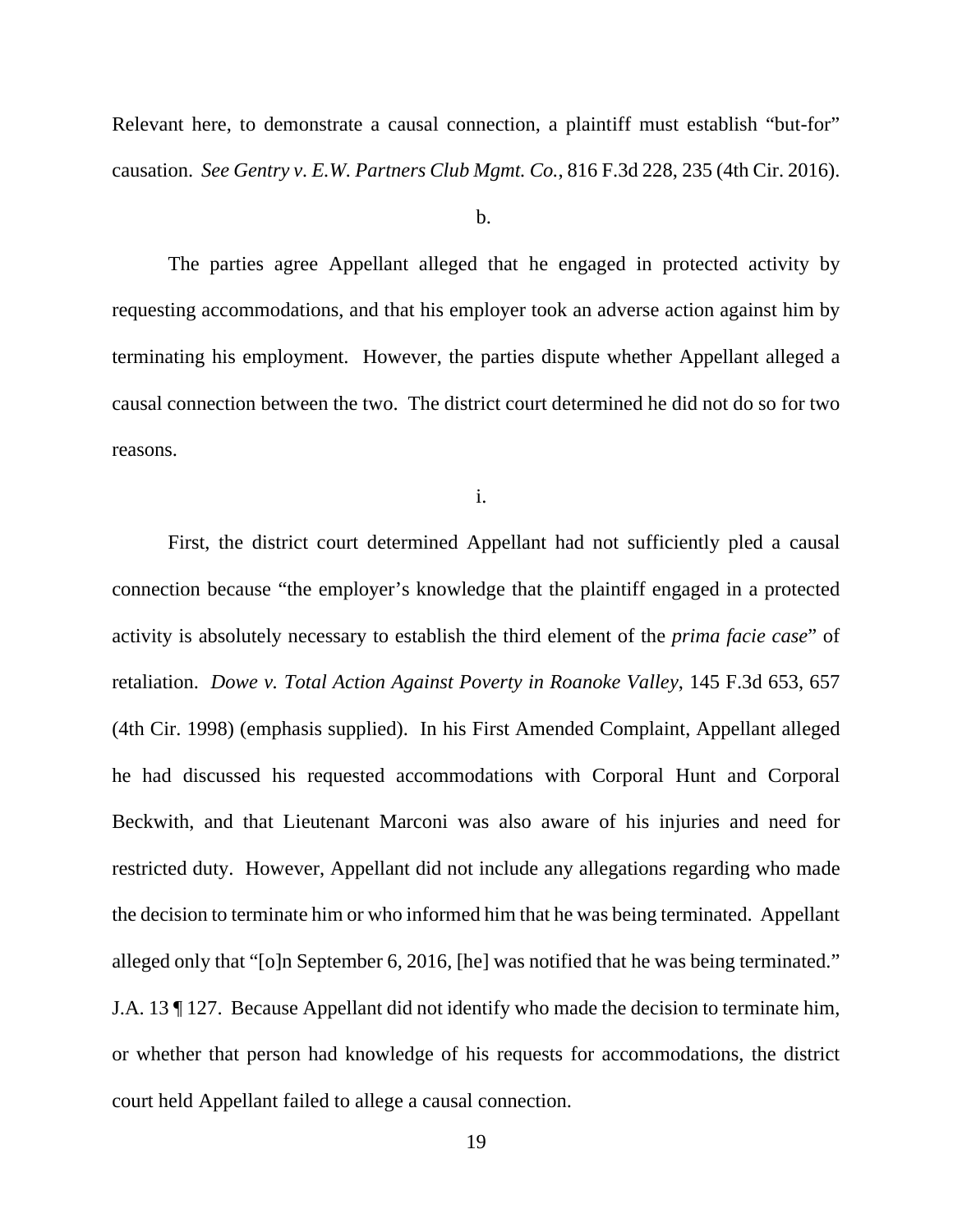While we agree Appellant failed to allege knowledge on the part of a decision maker, we disagree that Appellant was required to make this showing at the pleading stage. Importantly, "an employment discrimination plaintiff need not plead a prima facie case of discrimination . . . to survive [a] motion to dismiss," *Swierkiewicz*, 534 U.S. at 515. The *Swierkiewicz* Court recognized that it would "not [be] appropriate to require a plaintiff to plead facts establishing a prima facie case because the *McDonnell Douglas* frame-work does not apply in every employment discrimination case. For instance, if a plaintiff is able to produce direct evidence of discrimination, he may prevail without proving all the elements of a prima facie case." *Id.* at 511 (citation omitted). In *McCleary-Evans*, we explained how this rule can be harmonized with the *Twombly*-*Iqbal* pleading standard. Specifically, we recognized that a prima facie case "may require demonstrating more elements than are otherwise required to state a claim for relief." *McCleary-Evans*, 780 F.3d at 584. Thus, rather than pleading all elements of a prima facie case, a plaintiff need only plead "facts to satisfy the elements of a cause of action created by th[e] statute." *Id.* at 585.

In this case, the knowledge requirement imposed by the district court is specifically regarded as an element of a prima facie case. *See Dowe*, 145 F.3d at 656 (holding "the employer's knowledge that the plaintiff engaged in a protected activity is absolutely necessary to establish the third element of the *prima facie case*" of retaliation (emphasis supplied)). The statute does not require proof of this element at the pleading stage; it only requires some facts supporting a "reasonable inference" of causation. *See Ashcroft*, 556 U.S. at 678 (holding a claim is facially plausible "when the plaintiff pleads factual content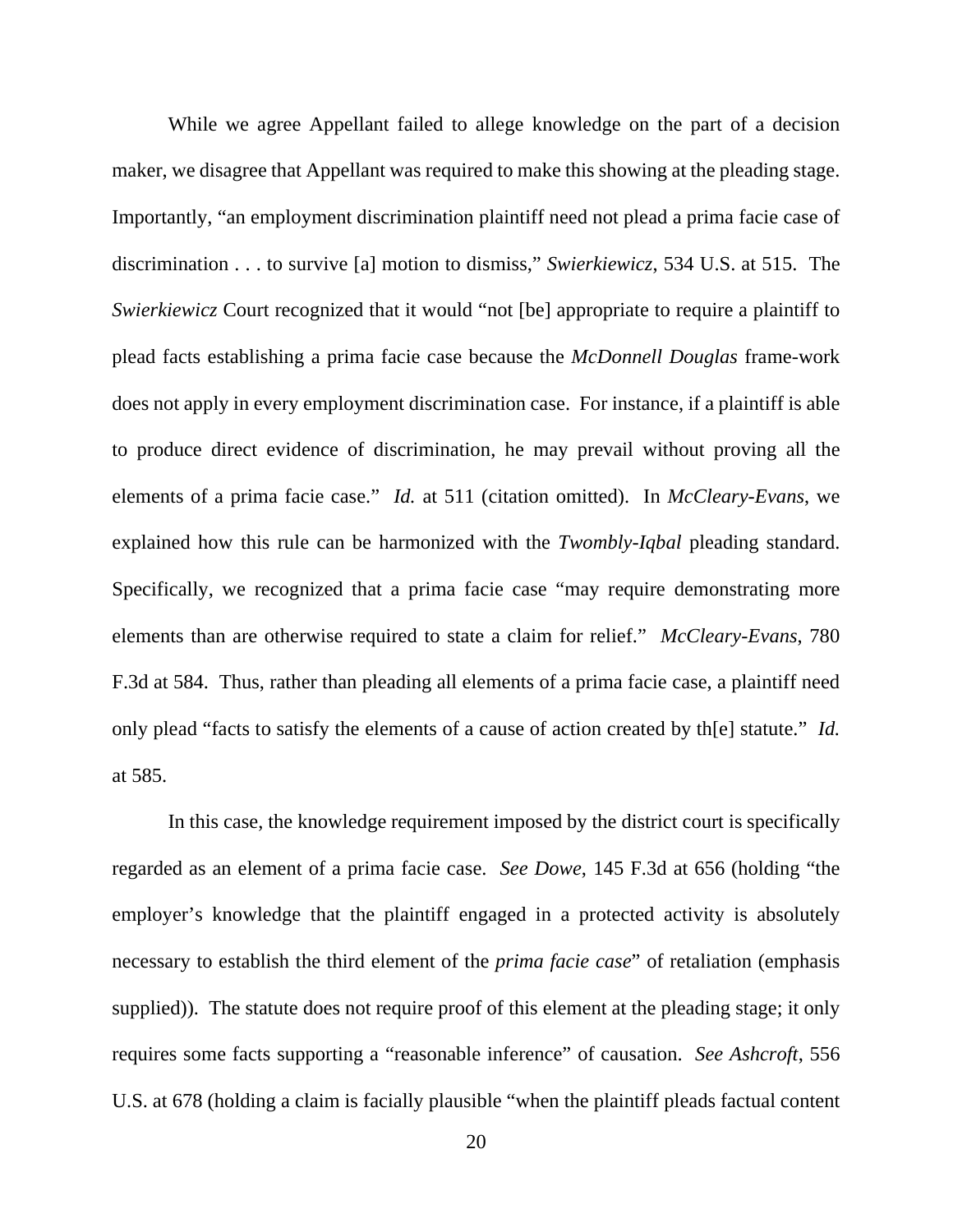that allows the court to draw the reasonable inference that the defendant is liable for the misconduct alleged."). Accordingly, the district court erred in holding Appellant to this standard at the pleading stage.

ii.

The district court also considered whether, absent the knowledge requirement, Appellant pled facts establishing but-for causation and held that he had not done so. In doing so, the district court focused only on the temporal proximity between Appellant's requests for accommodations and the decision to terminate his employment. Appellant alleged he began asking for accommodations in late May 2016, after his neck injury occurred. His last alleged accommodation request was on August 10, 2016, when he requested access to his prescription medications. According to the First Amended Complaint, Appellant was informed of his termination on September 6, 2016. However, the district court assumed the decision was made on August 12, 2016, as Appellant claimed in his opposition to the DNR's motion to dismiss.<sup>[13](#page-20-0)</sup> The district court determined this temporal proximity -- from late May 2016 to August 10, 2016 -- was insufficient to establish causation because "temporal proximity alone is insufficient to establish the third element of causation." J.A. 477 (citing *Brady v. Bd. of Educ.*, 222 F. Supp.3d 459, 475 (D. Md. 2016)).

<span id="page-20-0"></span> $13$  Though this fact is not part of the pleadings, it seems the district court was attempting to give Appellant the benefit of the doubt as to the date the decision was made.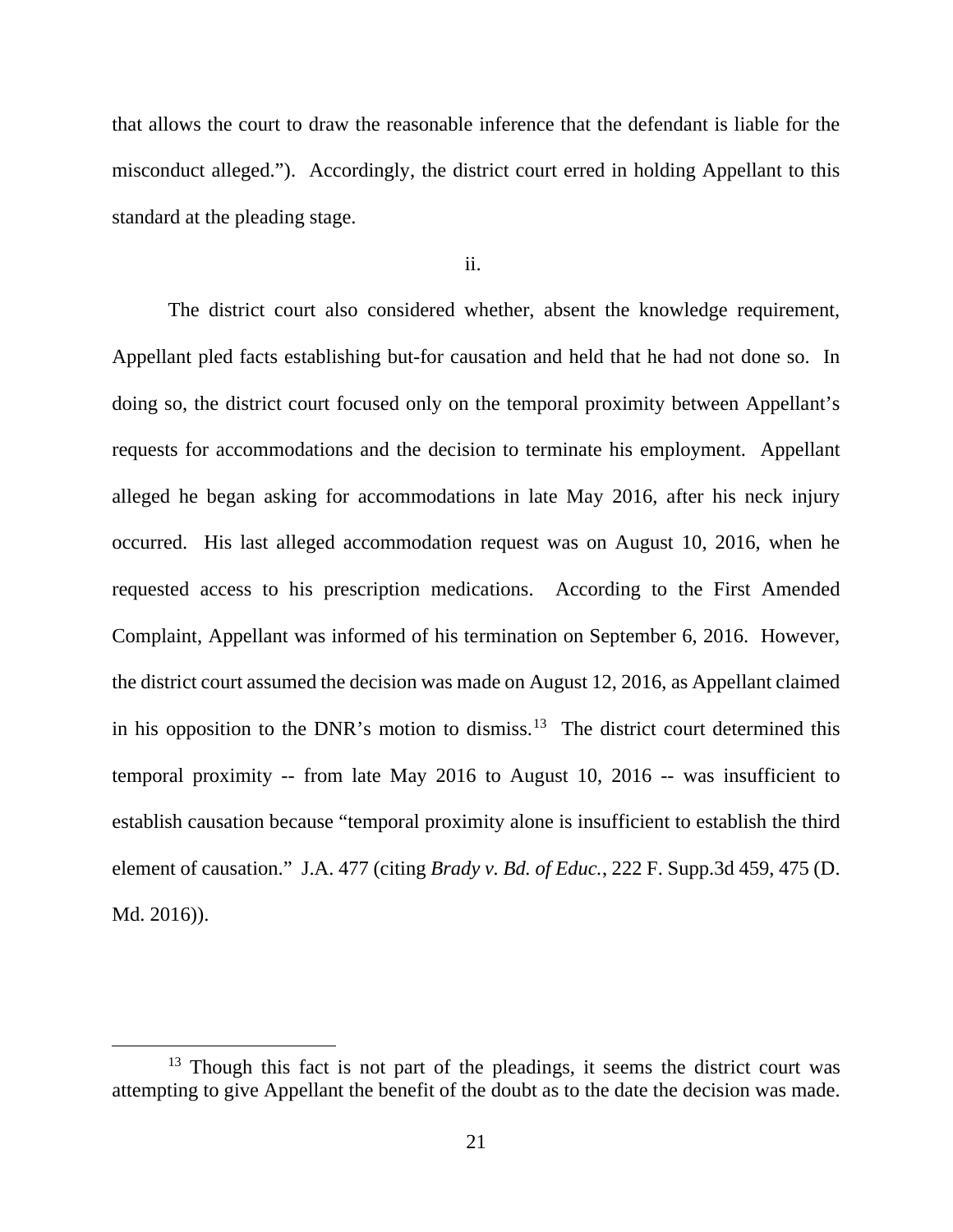While we have recognized the general rule that temporal proximity alone cannot create a genuine dispute as to causation, we have also held that when the temporal proximity is particularly close, it "weighs heavily in favor of finding" at least a genuine dispute as to causation. *Jacobs*, 780 F.3d at 575. In *Jacobs*, the sufficiently "close temporal proximity" between the request for accommodations and the termination was three weeks. *Id.* Of course, at this stage, we are not concerned with whether a genuine dispute exists so long as the facts alleged, taken as true, would support a reasonable inference of causation. Taking the facts as pled in the First Amended Complaint, Appellant's employment was terminated just one day short of four weeks after his last accommodation request. At this stage, we are of the view that the temporal proximity is sufficiently close to "weigh heavily" in support of concluding that Appellant pled facts establishing causation.

Further, Appellant pled more than mere temporal proximity to establish causation. Accepting Appellant's allegations as true, as we must, Appellant's supervisors were aware of his need for accommodations but denied them. After they became aware of Appellant's injury, his supervisors began falsely accusing him of drug use and cheating after he expressed a need for accommodations. And, according to Appellant, the DNR used the purported cheating as a pretext to fire him when a trainee who failed the exam would be permitted to retake it. These allegations support an inference that Appellant was terminated in retaliation for requesting accommodations.

Accordingly, we reverse the district court and hold Appellant alleged sufficient facts to state a claim for retaliation in the First Amended Complaint.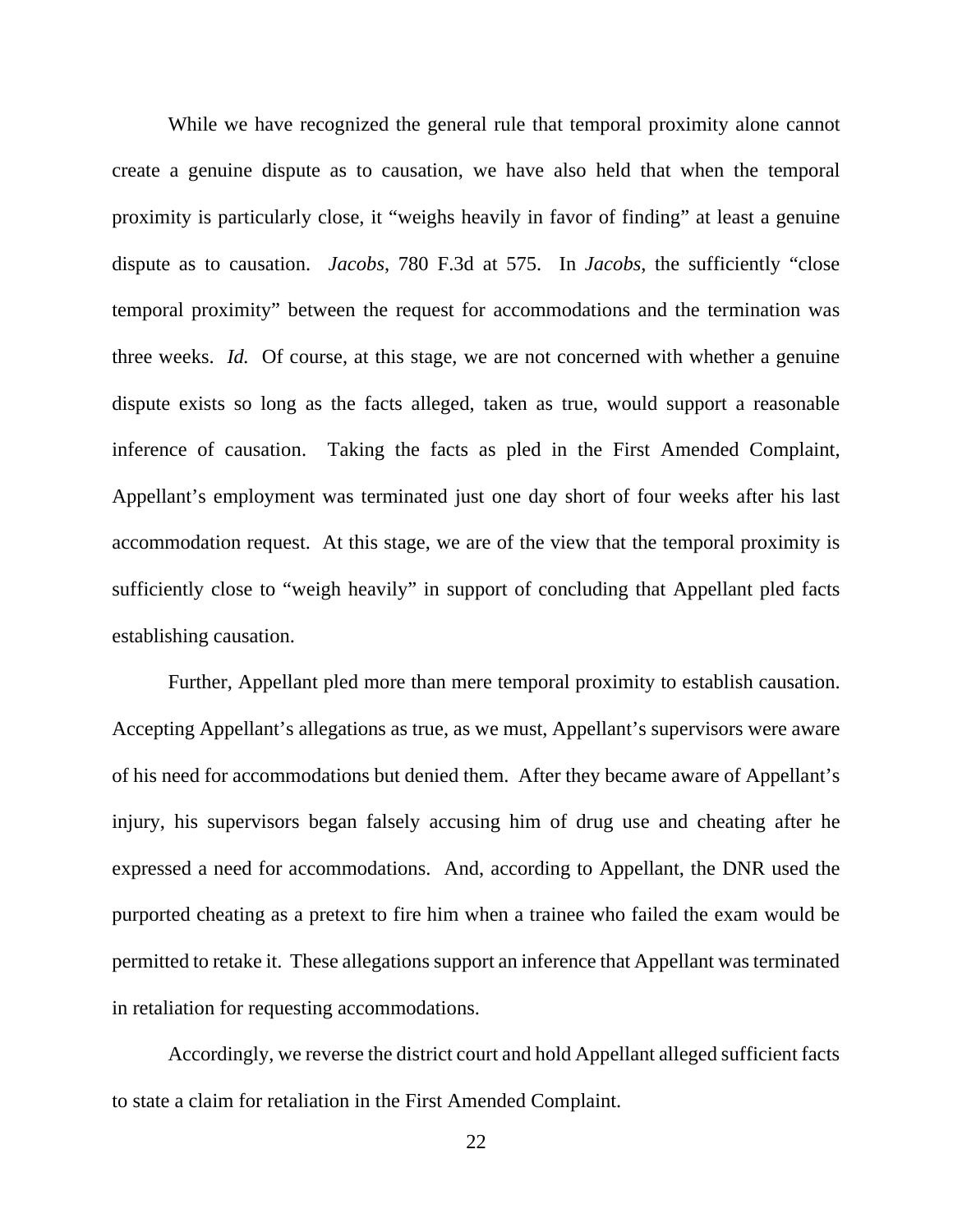C.

Finally, we address the district court's denial of Appellant's motions for leave to file his Second and Third Amended Complaints.

1.

"Motions for leave to amend should generally be granted in light of this Circuit's policy to liberally allow amendment." *Abdul-Mumit v. Alexandria Hyundai, LLC*, 896 F.3d 278, 293 (4th Cir. 2018) (internal quotation marks omitted). And, Federal Rule of Civil Procedure 15(a)(2) directs courts to "freely give leave when justice so requires." However, a district court may deny leave to amend "when the amendment would be prejudicial to the opposing party, there has been bad faith on the part of the moving party, or the amendment would be futile." *Johnson v. Oroweat Foods Co.*, 785 F.2d 503, 509 (4th Cir. 1986). Relevant here, "[l]eave to amend . . . should only be denied on the ground of futility when the proposed amendment is clearly insufficient or frivolous on its face." *Id.* at 510. For example, if an amended complaint could not survive a motion to dismiss for failure to state a claim, it is properly denied for frivolity. *See U.S. ex rel. Wilson v. Kellogg Brown & Root, Inc.*, 525 F.3d 370, 376 (4th Cir. 2008).

### 2.

The district court determined that both the proposed Second and Third Amended Complaints were futile because they would not resolve the identified pleading defects, and therefore would not survive a motion to dismiss. Specifically, with regard to the Second Amended Complaint, the district court noted that Appellant requested to add allegations to demonstrate he had exhausted his administrative remedies prior to filing this lawsuit. The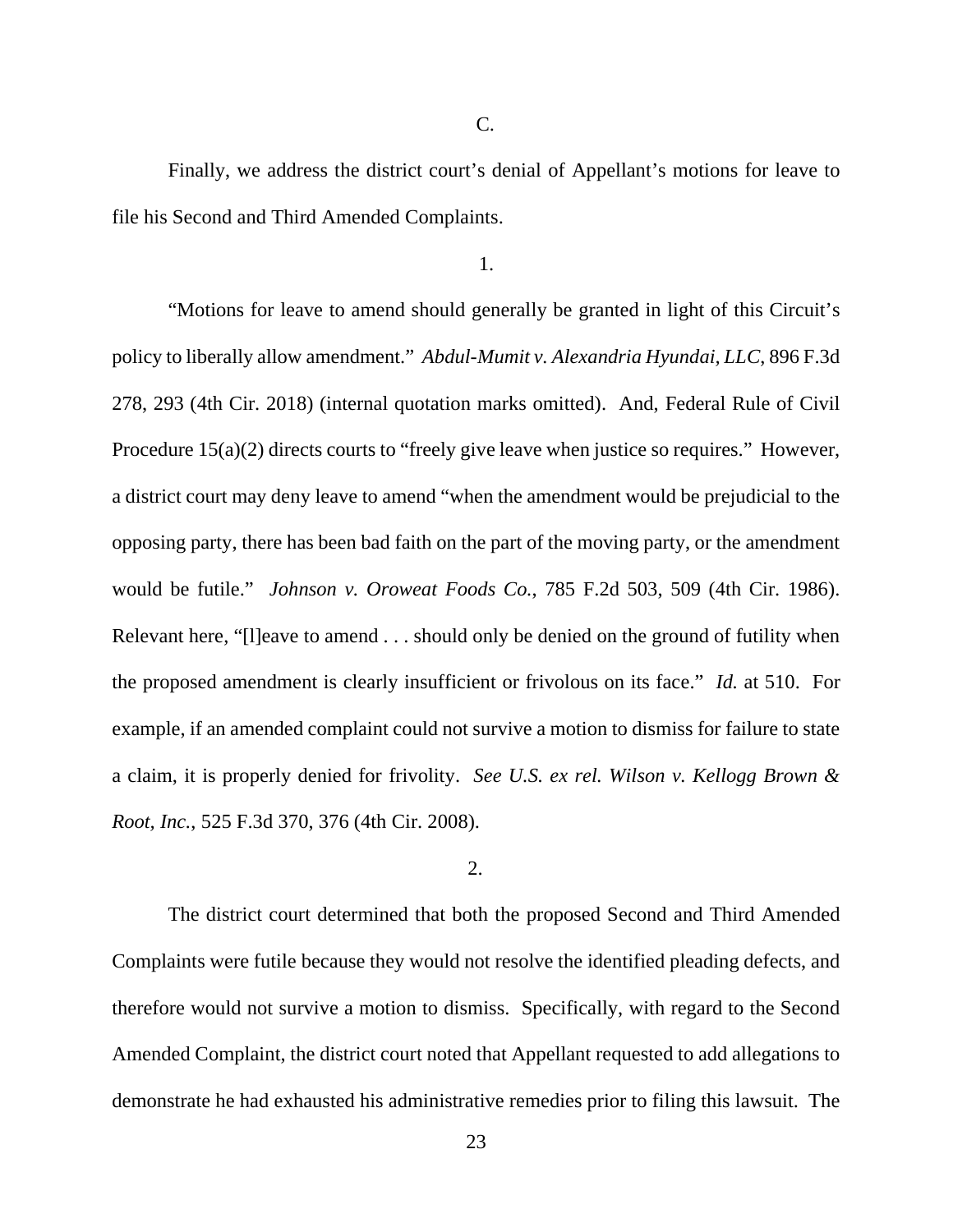district court determined this amendment was futile because, even with the added allegations, Appellant had not resolved the other pleading deficiencies. Appellant points out, however, that he sought to add more than just the exhaustion allegations to his Second Amended Complaint. Indeed, he sought to add allegations that Lieutenant Marconi was a member of the disciplinary review board that found him guilty of cheating, and that Lieutenant Marconi "directed hostility at [Appellant] pertaining to his medical impairment." J.A. 219–20 ¶ 227. Appellant also added an allegation that his right arm would twitch and "it hurt to raise a firearm to eye level." *Id.* at 202 ¶ 74. With regard to the proposed Third Amended Complaint, Appellant sought to add that his "neurological system was substantially limited by pain from the injury," *id.* at 310 ¶ 67, and "[t]he impairment substantially limited his neurological function . . . through pain," *id.* at 323 ¶ 200. Appellant also sought to remove his hostile work environment claim.

## 3.

We hold that the district court abused its discretion in denying Appellant leave to amend. First, at least with regard to the proposed Second Amended Complaint, the district court failed to recognize and consider each of the amendments Appellant sought to make. And, by alleging additional facts about Lieutenant Marconi, Appellant attempted to satisfy the district court's erroneous requirement that he allege a causal connection at the pleading stage. In any event, neither of the proposed Amended Complaints would be futile on the ground that they fail to state a claim. Indeed, we have already held that Appellant stated claims for both unlawful termination based on perceived disability and retaliation in his First Amended Complaint. In addition to the supporting facts Appellant seeks to allege in